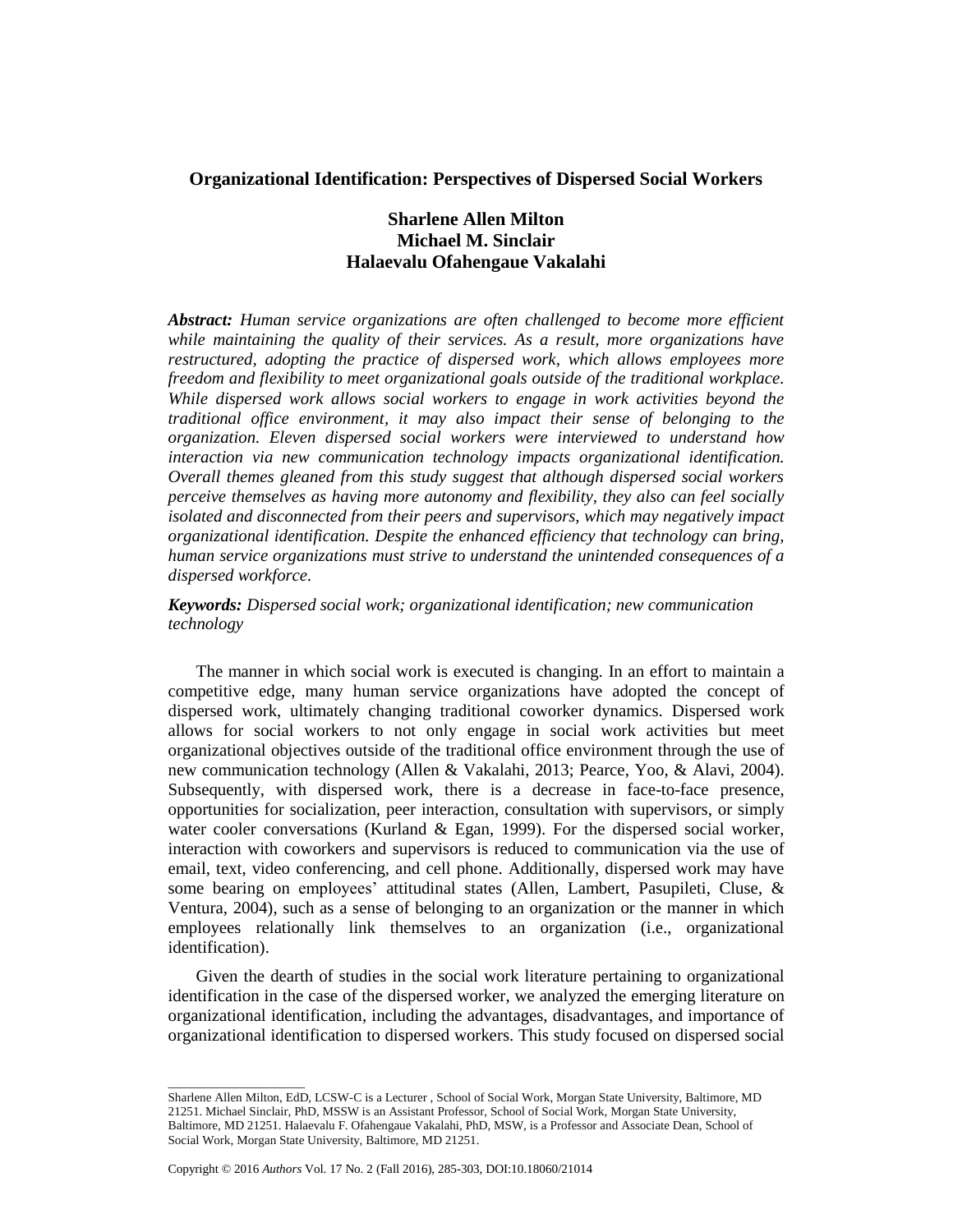workers' experiences with interaction via new communication technology and its impact on organizational identification.

#### **Literature Review**

#### **Dispersed Work**

**Definition.** Dispersed work is synonymous with telework, telecommuting, virtual work, and remote work. The *dispersed worker* could be a part of a department or organization yet be working at a host site, away from the centralized office, engaging, for some or all of his or her work schedule, in job tasks that would normally be done in a traditional work environment by using new communication technology to interact with others inside and outside of the organization (Bailey & Kurland, 2002; Baruch, 2001; Gajendran & Harrison, 2007).

Since its genesis in the 1970s, there has been a significant increase in the practice of dispersed work. Currently, at least 50% of US employers allow telecommuting as a benefit to their employees (Lister, 2016). Dispersed work arose as a way for organizations to decrease real estate expenses and address environmental stressors (i.e., traffic, air pollution), federal regulations (i.e., the Telework Enhancement Act, the Americans with Disabilities Act of 1990, and the 1990 Amendment to the Clean Air Act), and employees' work-life balance demands(Gajendran & Harrison, 2007; Raghuram, Tuertscher, & Garud, 2010; Siha & Monroe, 2006). In addition to home-based dispersed work, other types of dispersed work consist of satellite offices, host offices, and mobile work (Boell, Campbell, Cecez-Kecmanovic, & Cheng, 2013). New communication technology is the primary means of communication for the dispersed worker; examples include synchronous and asynchronous technology such as cell phones, laptops, internet, intranet, email, texting, video conferencing, and teleconferencing (Allen & Vakalahi, 2013).

**Characteristics***.* Several personal and job traits may influence an employee's motivation and success as it pertains to dispersed work (Henquinet, 2001; Nilles, 1994). Individual traits of valuable dispersed workers that are predominantly cited in the literature include the ability to be diligent, organized, and work autonomously and the possession of basic computer and time management skills (O'Neill, Hambley, Greidanus, MacDonnell, & Kline, 2009). The spatial context of dispersed work impacts social, psychological, and managerial processes and may decrease the desire to engage in dispersed work (Haddon  $\&$ Brynin, 2005; Hislop & Axtell, 2007; Sullivan, 2003). Bailey and Kurland (2002) reported that the desire to engage in dispersed work is evenly split between men and women.

**Advantages.** According to Boell and colleagues (2013), there are advantages to dispersed work for both the organization and the individual employee. The organization may benefit from increased morale, productivity, and financial gains. Individual advantages may include work-life balance, autonomy, and flexibility, increased job satisfaction and productivity, and a reduction in commuting time. A number of studies indicate that a better balance of home and work life allows dispersed workers to spend less time away from home and more time with family and children (Hilbrecht, Shaw, Johnson, & Andrey, 2008; Mann & Holdsworth, 2003; Maruyama, Hopkinson, & James, 2009).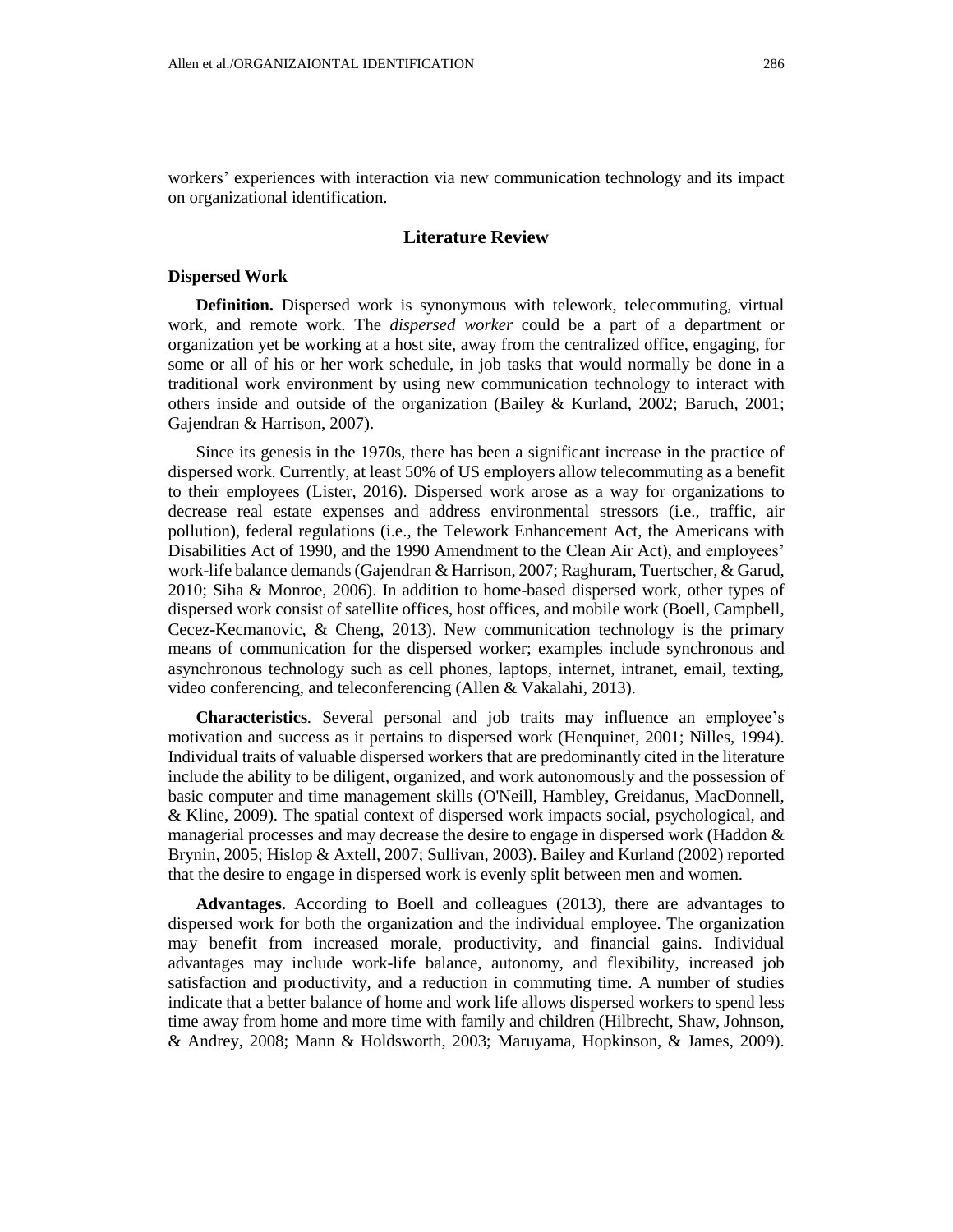Dispersed work also allows for opportunities to be present for domestic crises and home service calls.

According to Mann, Varey, and Button (2000), flexibility is associated with the freedom of managing one's schedule. Freedom and flexibility are also related to the ability to work for multiple employers or the opportunity to gain employment despite a disability. Reduction in workers' commute has the capacity to positively influence cost, time, and stress and is a primary reason people choose to telecommute (Mann et. al, 2000).

Montreuil and Lippel (2003) posited that productivity is higher among dispersed workers than traditional workers because of fewer interruptions, prolonged work hours, and flexibility in planning their work schedule. Individuals who willingly engage in dispersed work tend to be self-motivated, which may also increase productivity (Mann & Holdsworth, 2003).

**Disadvantages.** One noted disadvantage of dispersed work is social and professional isolation. Studies conducted by Mann and Holdsworth (2003) and Mann et al. (2000) concluded that dispersed work has a considerable emotional impact on employees, related to loneliness and isolation, as compared to their centralized coworkers. A psychological connection, or a sense of belonging to an organization, referred to as organizational identification, has been found to be compromised as a result of social and professional isolation (Thatcher & Zhu, 2006; Wiesenfeld, Raghuram, & Garud, 2001). The negative emotional impact of professional and social isolation can threaten the psychological connection between dispersed workers and the organization, possibly impacting job satisfaction, productivity, and quality of work (Golden, Veiga, & Dino, 2008; Wiesenfeld et al., 2001).

As social work organizations expand to include more dispersed work, the impact on employees' organizational identification must be considered. With the heavy reliance on new communication technologies for interaction with centralized coworkers and the accompanying decreased face-to-face interaction and possible feelings of isolation, it may be important to consider ways to increase a sense of connection to the organization.

#### **Organizational Identification**

Organizational identification is a "self-definitional process through which individuals relationally link themselves to the organization, coming to understand and influence the organizational logic through discourse, including the integration of organizational and personal goals and values" (Parker & Haridakis, 2008, p. 110). According to Parker and Haridakis (2008), there are three approaches to achieving organizational identification: communication, cognition, and affect.

The communication approach suggests that the process of identification is primarily achieved through interaction with others. Organizational identification is established by and through communicating a shared interest in organizational goals, objectives, and rules (Parker & Haridakis, 2008; Ravasi & van Rekom, 2003).

Cognitively rooted conceptualizations of organizational identity stem from social identity theory (Tajfel & Turner, 1979). Social identity theory encompasses the evaluation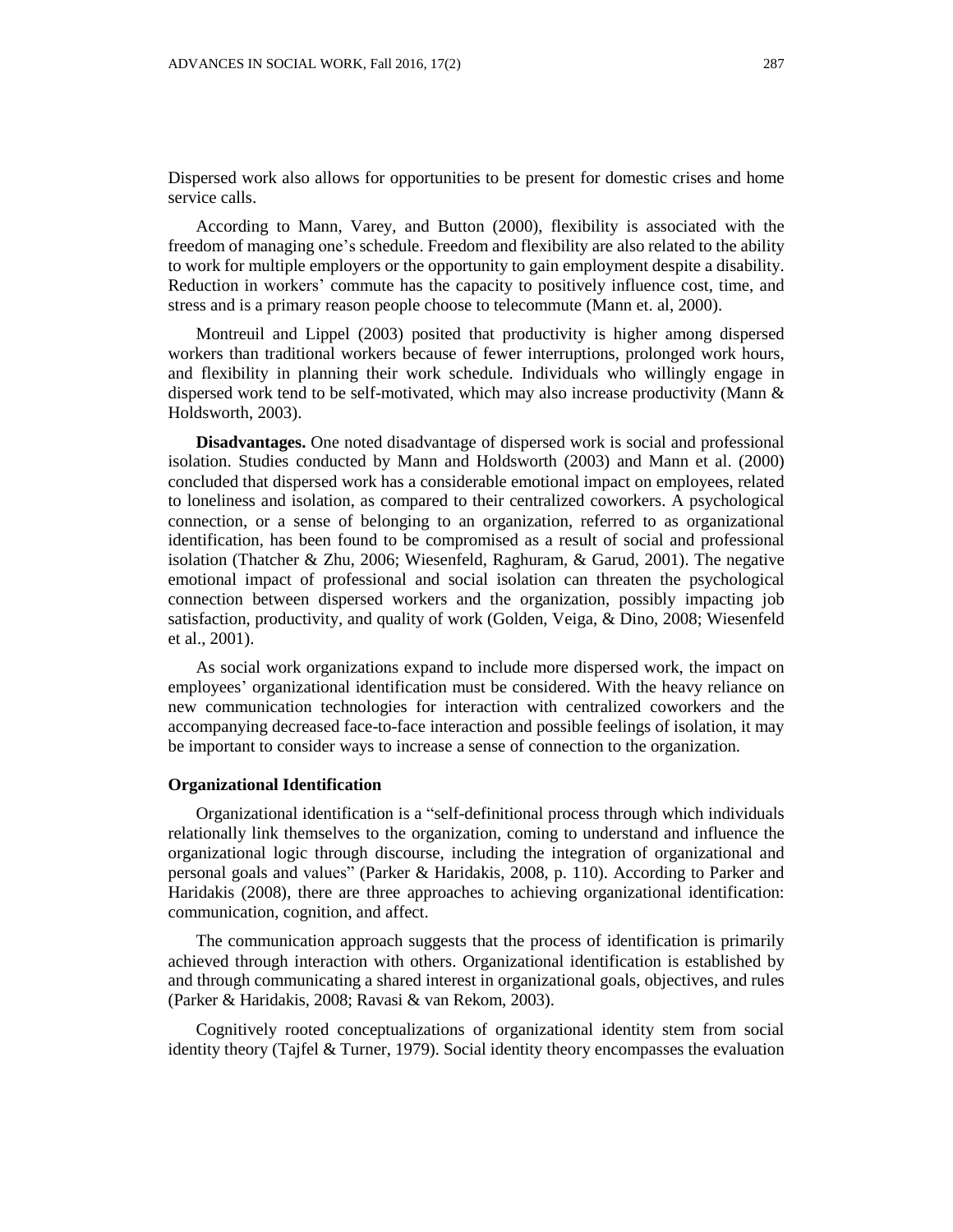of others as either in-group or out-group (i.e., us or them). Social identity theory as manifested in the organizational identification context was viewed by Ashforth and Mael (1989) as perceived oneness with or belonging to the organization, where individuals define themselves in terms of the organization. Pratt (1998) suggested that this cognitive or perceptual construct reflects the extent to which the organization is incorporated into one's self-concept.

Whereas the cognitive element of organizational identification focuses on perception, the affective element concentrates on emotions and the feeling of oneness. Emotions of pride, joy, shame, and guilt are often associated with affective aspects of organizational identification (Ashforth, Harrison, & Corley, 2008).

Organizational identification is "a psychological linkage between the individual and the organization whereby the individual feels a deep, self-defining affective and cognitive bond with the organization as a social entity" (Edwards, 2005, p. 227). Organizational identification is established by and through communicating shared interest in organizational goals, objectives, and rules (Parker & Haridakis, 2008; Ravasi & van Rekom, 2003) and is created and recreated by employees through the communication of shared interests (Tompkins & Cheney, 1985).

**Advantages***.* There are advantages of organizational identification for both the organization and the employee. For the organization, organizational identification has the benefits of decreased attrition, improved job satisfaction, and increased cooperation, participation, and organizational citizenship behaviors (Barker & Tompkins, 1994; Dukerich, Golden, & Shortell, 2002; Edwards, 2005; Mael & Ashforth, 1992). For employees, organizational identification aids in the maintenance of their consistent selfconcept and collective self-esteem (Ashforth et al., 2008; Dutton, Dukerich, & Harquail, 1994). Additional employee advantages are psychological attachment, emotional links, and a feeling of belonging and oneness (Ashforth & Mael, 1989; Barker, 1993; Barker & Tompkins, 1994; Cheney, 1983; Dutton et al., 1994; Pratt, 2000). Van Knippenberg and Sleebos (2006) reported that increased organizational identification leads to the incorporation of the organization's values, norms, and interests into one's self-concept. Some of the ways increased organizational identification is achieved are through job autonomy and supervisory communication and support (Apker, Ford, & Fox, 2003; Bamber & Iyer, 2002; Stinglhamber et al., 2015).

**Disadvantages.** One of the noted disadvantages or risks of organizational identification is overidentification. Overidentification involves an individual becoming overly engrossed with the identity of the organization to the point of a negative impact on personal and organizational well-being (Avanzi, van Dick, Fraccaroli, & Sarchielli, 2012; Galvin, Lange, & Ashforth, 2015). Overidentification can lead to distrust and paranoia, as well as extreme dependence and reliance on organizational dictates. Additional disadvantages are lack of organizational flexibility; antisocial and hostile behaviors by leaders and followers; automatic trust in organizational members, leading to a decrease in creativity; and erosion of an independent sense of self-worth (Ashforth et al., 2008; Dukerich, Kramer, & McLean Parks, 1998; Mael & Ashforth, 1992).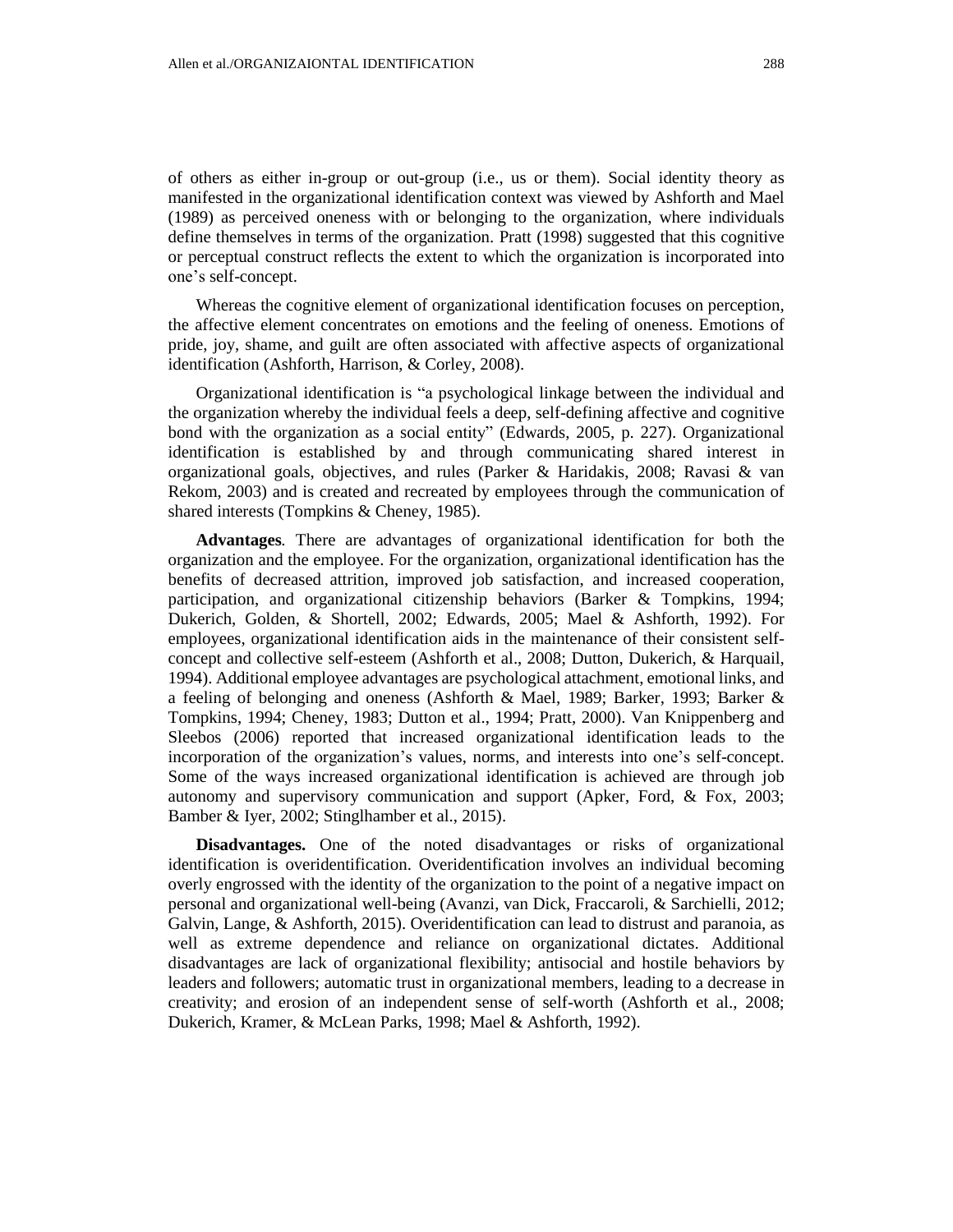In summary, organizational identification sets the foundation for understanding the relational nature of connection and influence as well as feelings of inclusion and belongingness to the organization and its members. This construct is critical, as organizational identification allows for communicative, cognitive, and affective links for the dispersed social worker towards an organization. While the positive and negative attributes of dispersed work have been studied in various organizations, few studies have been conducted with social workers. Focusing on this population gives voice to the experiences of dispersed social workers, providing insights for both practitioners and scholars.

# **Methods**

#### **Research Design**

To develop a complex, detailed understanding of the essence of dispersed work and organizational identification via the use of new communication technology, it was necessary to speak directly with the participants and allow them to share their experiences, laying aside any personal assumptions (Creswell, 2007). Creswell (2007) recommended a qualitative research approach when the purpose of the study is to gain an understanding of the essence of the experience for several individuals. "When researchers conduct qualitative research, they are embracing the idea of multiple realities" (p. 16) with the intent of reporting these multiple realities.

This study employed a qualitative methodology that supported both the constructivist and interpretative paradigms regarding the experiences of organizational identification via the use of new communication technology for dispersed social workers. Data were collected via in-depth interviews, which were recorded and transcribed. A manual process was used to cluster and thematize the invariant constituents. The interview data were reduced to meaningful clusters, and themes emerged. Those themes helped guide a description of each participant's experience, which were captured to help draw conclusions around dispersed workers' views of what contributed to or detracted from organizational identification.

#### **Site and Participant Selection**

This study recruited participants from a single site, a human service organization in Maryland. The organization provides substance abuse, mental health, psychiatric, and prevention and educational services to adults, children, and adolescents from various socioeconomic backgrounds. At the time of the study, the site had 51 employees, 48 of whom were dispersed employees working at state and in-school settings.

This study used purposeful homogenous sampling. Selection criteria included being employed by the organization full-time, having at least 6 months of experience as a dispersed licensed social worker, and being engaged in dispersed work full-time. The executive director served as the gatekeeper for the study and provided contact information for the social workers who met the study criteria. A recruitment letter was sent via email to each dispersed social worker who met the study criteria, describing the study and inviting their participation. Following the initial recruitment letter, two additional attempts to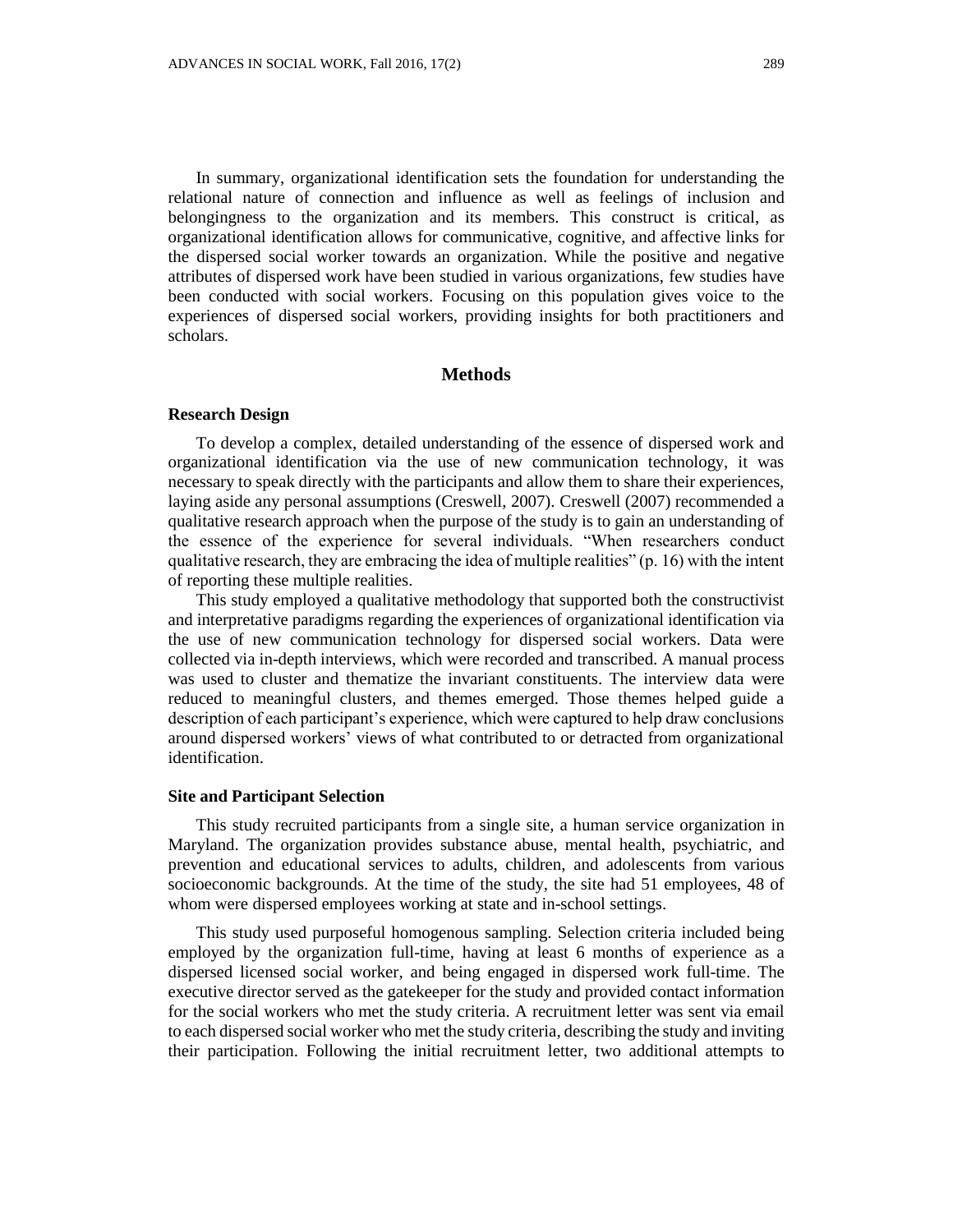recruit participants were made over the course of five weeks. Once participants were identified, communication with the executive director was discontinued for the purpose of maintaining participants' confidentiality. Out of the 48 dispersed employees, 11 social workers met the study criteria and agreed to participate.

All participants worked out of a host site, either a state agency or a school, and relied on technology to communicate with their centrally located supervisor, centralized coworkers, and other dispersed workers. Opportunitiesto engage in face-to-face interaction with their supervisor and other dispersed workers within the agency occurred monthly during department meetings, as well as during semiannual agency activities.

#### **Data Collection and Analysis**

Data were collected over a 4-week period through semi-structured, recorded, openended interviews that lasted 40 to 60 minutes each. Each participant provided informed consent and was assigned a pseudonym to protect his or her identity.

Data were analyzed according to Saldana's (2012) formal coding process and Moustakas' (1994) phenomenological analysis reduction method. The process of phenomenological reduction was initiated in epoché or bracketing. Epoché required the researcher to set aside prejudgments or preconceptions of the phenomenon being studied so as to be completely open in thinking about the phenomenon and to naively listen to participants describe their experience and understanding of the phenomenon in order to uncover the meaning of being a dispersed worker (Moustakas, 1994). Phenomenological reduction was used to identify the themes and sub-themes. The goal of this analysis was to describe the experiences of dispersed social workers and to elucidate the impact of those experiences on their organizational identification.

#### **Methods of Trustworthiness**

To ensure trustworthiness, this study employed peer review, saturation, and member checks and addressed researcher subjectivity. Creswell (2007) indicated that peer review or debriefing provides an external check of the research process. It keeps the researcher honest; challenges the researcher via inquiry of methods, meanings, and interpretations (Creswell, 2007; Lincoln & Guba, 1985); and provides the researcher with an advocate to listen to thoughts and feelings that emerge in the process. In this study, two research colleagues served as peer reviewers. Over the course of three sessions, they assisted with coding the data and asking challenging questions.

Seidman (2006) posited that saturation of information refers to a "point in the study at which the interviewer begins to hear the same information reported. He or she is no longer learning anything new" (p. 55). Saturation was achieved during data collection. In addition, 10 of the 11 participants completed member checks by reviewing and verifying their individual textural descriptions, individual structural descriptions, individual texturalstructural descriptions, and a composite textural-structural description. Finally, since qualitative researchers are the key instrument in their research studies, the researchers made a conscious effort to be aware of any biases, values, and experiences brought into this study and to make them explicit (Creswell, 2007).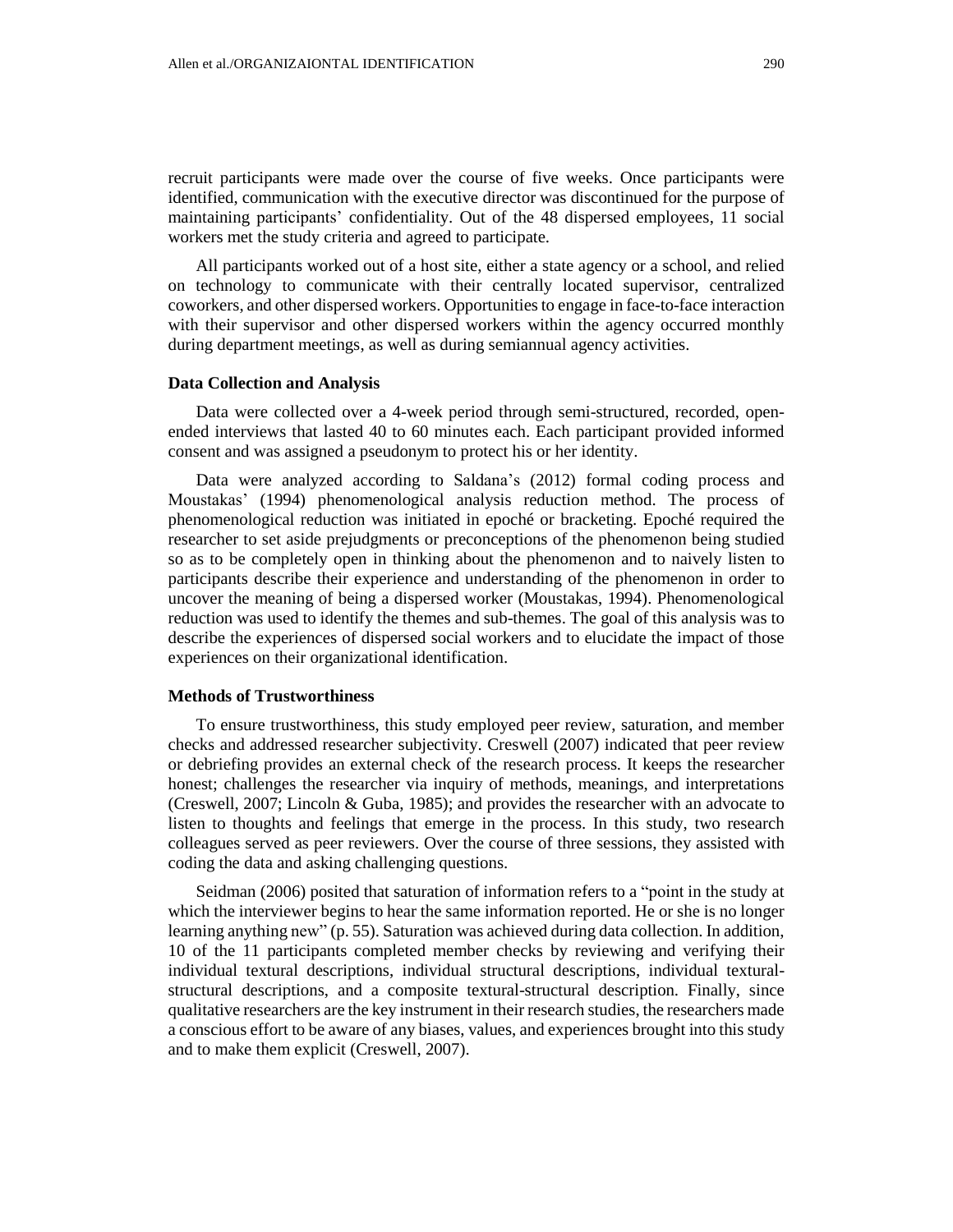#### **Participant Characteristics**

Participants comprised 10 women and one man; two were supervisors. Their length of service with the human service organization ranged from 1 to 10 years. All participants were licensed social workers. Seven were licensed certified social workers-clinical (LCSW-C), and the remaining four were licensed graduate-level social workers (LGSW). Participants had spent 1.5 to 10 years in dispersed work. Seven worked in a public service agency setting, while the remaining four worked in a school setting.

# **Themes**

The dispersed social workers shared a number of factors that positively contributed to organizational identification as well as other factors that diminished organizational identification. Table 1 presents the two main themes with corresponding sub-themes and exemplars derived from the coding and thematic analysis.

| <b>Main theme</b>                                 | <b>Sub-themes</b>                    | <b>Exemplars</b>                                                                                                                                                                     |
|---------------------------------------------------|--------------------------------------|--------------------------------------------------------------------------------------------------------------------------------------------------------------------------------------|
| 1. Positive<br>organizational<br>identification   | a. Autonomy                          | Non-micromanagement, independence, own boss                                                                                                                                          |
|                                                   | b. Flexibility                       | Freedom to manage work schedule                                                                                                                                                      |
|                                                   | c. Face-to-face<br>meetings          | Opportunity to increase connection to organization<br>and staff, receive support and feedback, receive<br>administrative communication, and engage in case<br>reviews                |
|                                                   | d. Face-to-face social               | Fosters connection to organization and staff                                                                                                                                         |
|                                                   | activities                           | Increased interaction                                                                                                                                                                |
|                                                   | e. Responsiveness<br>from supervisor | Availability, support, quick response, and openness to<br>talk                                                                                                                       |
| 2. Diminished<br>organizational<br>identification | a. Limited<br>supervision            | Limited availability, impersonal, not available by<br>phone, selective responses to questions asked via<br>email                                                                     |
|                                                   | b. Lack of peer<br>consultation      | Inability to consult with social work coworkers in the<br>office or over lunch                                                                                                       |
|                                                   | c. Isolation                         | Feeling isolated, "like on a boat out to sea" or a "step-<br>child"; no place in the organization to work when host<br>site is off on holiday; not integrated into the<br>mothership |

Table 1. *Summary of Themes and Connected Elements*

#### **Theme 1: Positive Organizational Identification**

Participants identified autonomy, flexibility, face-to-face meetings, face-to-face social activities, and responsiveness from supervisors as aspects that contributed positively to organizational identification.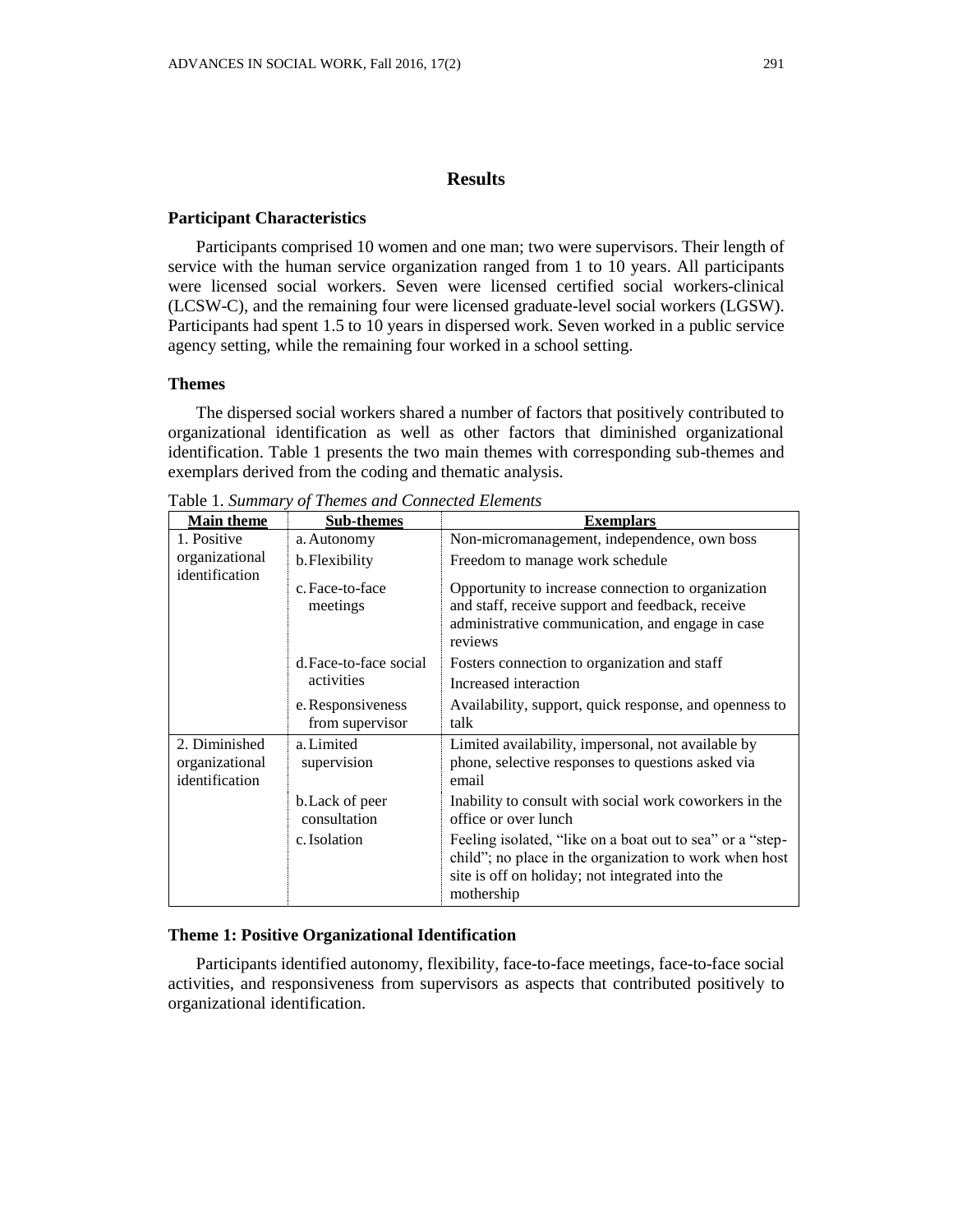**Autonomy**. Dispersed workers described the autonomy that stemmed from nonmicromanagement as well as independence. Brook (3 years as a dispersed social worker) conveyed the manner in which autonomy was viewed as a benefit of dispersed social work:

*The big benefit—and this is a huge one and I'm not going to lie—is that I don't have effectively a boss on a day-to-day basis. This is my practice, I run it; for the most part I work for them under the expectations I'm aware of. You know, I have an extreme amount of flexibility, an extreme amount of autonomy; it's really nice. I get to work in this school and I don't have to answer necessarily to the principal. Even though it's obviously good to keep a good relationship with him, he's not my boss. Virtually no one in this school can tell me what to do. I am my own boss on a day-to-day basis, and that is really cool.*

Birch (dispersed social worker of 4.5 years) discussed the benefit of independence:

*I guess the independence: you don't feel like there's somebody breathing down your neck. There's no micromanagement, so you do get the autonomy and you feel like, I'm trusted to show up at my office and do my job, and I don't have to have someone look over my shoulder. That's nice; I do like that.*

Autonomy seemed to evoke positive feelings toward their employing organization. In addition to the experience of independence and not feeling micromanaged, autonomy allowed dispersed workers to feel trusted and embrace being their own bosses.

**Flexibility.** In addition to autonomy, many of the dispersed social workers felt that flexibility was a positive benefit of dispersed work. Genevieve (dispersed social worker for 9.5 years) expanded on the beneficial aspects of flexibility, particularly as it pertained to shifting her schedule to attend to work-life issues:

*I really like [organization]. They're so flexible, and I think that's really helpful too* or I wouldn't be here for 9 years unless I liked that... This is a good example. So *I had a child 3 years ago and I decided that I wanted only to work 2 days a week, and someone else in school basically had a child the same time and only wanted to work 3 days a week, so we basically job-shared. And my supervisor was so cool that she was like: 'Well, which school are you going to go to? Does she want to come to yours, or do you want to go to hers?' And I was like: 'Well, I really want to stay at mine and I have seniority'. And my supervisor was like: 'Well, we'll just hire someone that will go to the two different schools for your other time.' So we both got to stay at our own schools and we just had someone else shuffle between the two schools.*

Ms. Jackson (dispersed social worker and supervisor for 6 years) commented:

*Flexibility, independence, autonomy, yeah, I would say that's the thing. Yeah, just not having somebody paying attention to what you do, when you do it, and how you do it. As long as your results are appropriate and fitting with our performance measures, then people don't really bug you.*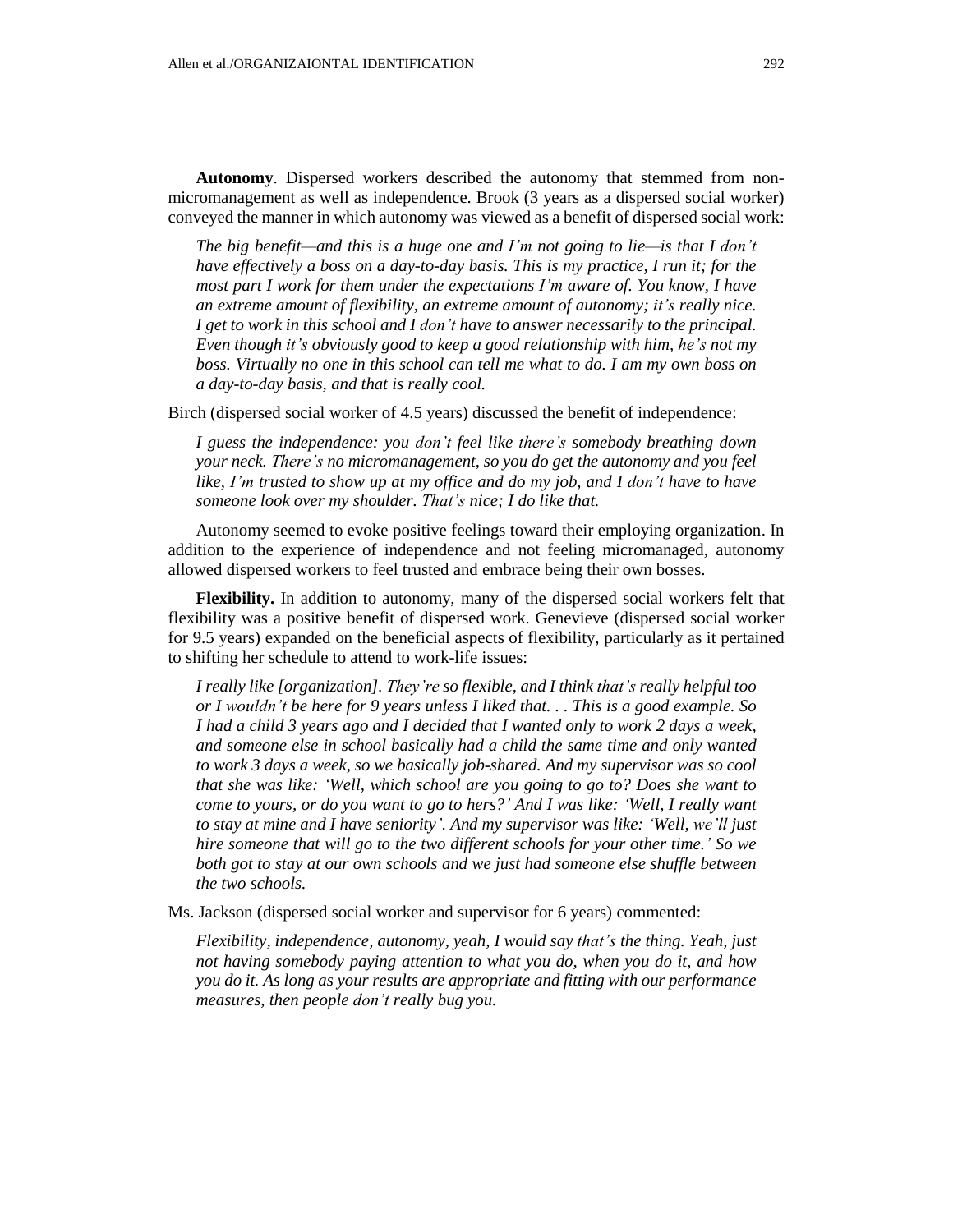Having the liberty to adjust time or work schedules to accommodate family needs allowed participants to feel appreciated and trusted and seemed to enhance participants' positive feelings toward their organization.

**Face-to-face meetings**. Though infrequent, face-to-face meetings were an element that appeared to contribute to organizational identification. These meetings were viewed by participants as an opportunity to receive support from other dispersed coworkers and supervisors. Roxy (dispersed social worker for 5 years) shared:

*Well, how supportive people are, how often I see them, what we talk about. If it's just work or if it's personal things too, how much support given through supervision or meetings or trainings. It helped me to feel more connected when I was going to [another site where dispersed coworkers were present] because I would have a whole day with a lot of the staff there because a lot of [host site staff] I didn't really know.*

Terry (dispersed social worker for 1.5 years) indicated that despite their time constraints of two hours, monthly meetings represented a time to meet with their support system and connect with coworkers:

*The only time I feel connected, I would say, is when we meet monthly for our monthly supervision meetings. That's the time we can have an opportunity to engage in having that support system and get that feedback from each other on different things. However, it's only for 2 hours, and a lot of times there is an agenda that we have to go through.*

These dispersed workers saw face-to-face meetings as an opportunity to experience connection to the organization through interaction with coworkers and supervisors.

**Face-to-face social activities.** Social activities were an additional means for participants to foster a connection with the organization, coworkers, and supervisors. Social activities allowed participants to feel a part of the headquarters organization and increase the sense of "buy-in" to the organization according to Terry (dispersed social worker for 1.5 years). These activities also served as a bonding agent, allowing centralized staff and dispersed staff opportunities to experience a sense of "connectedness" according to Barbie (dispersed social worker for 5 years).

**Responsiveness from supervisor.** Participants viewed responsiveness from their supervisor as contributing positively to organizational identification. Roxy (dispersed social worker for 5 years) described this responsiveness:

*She [supervisor] has more time, I guess, to answer my questions. She's been supportive; she's been responsive quickly and helpful. She doesn't take days to respond to me. She responds pretty quickly, and if she can't, she'll call me and say "I can't" or email me and say "I'm in a meeting. Can I get back with you tomorrow?" or something. She's good about letting me know if she can't talk or she has to change the meeting.*

Ms. Jackson (dispersed social worker and supervisor for 6 years) stated,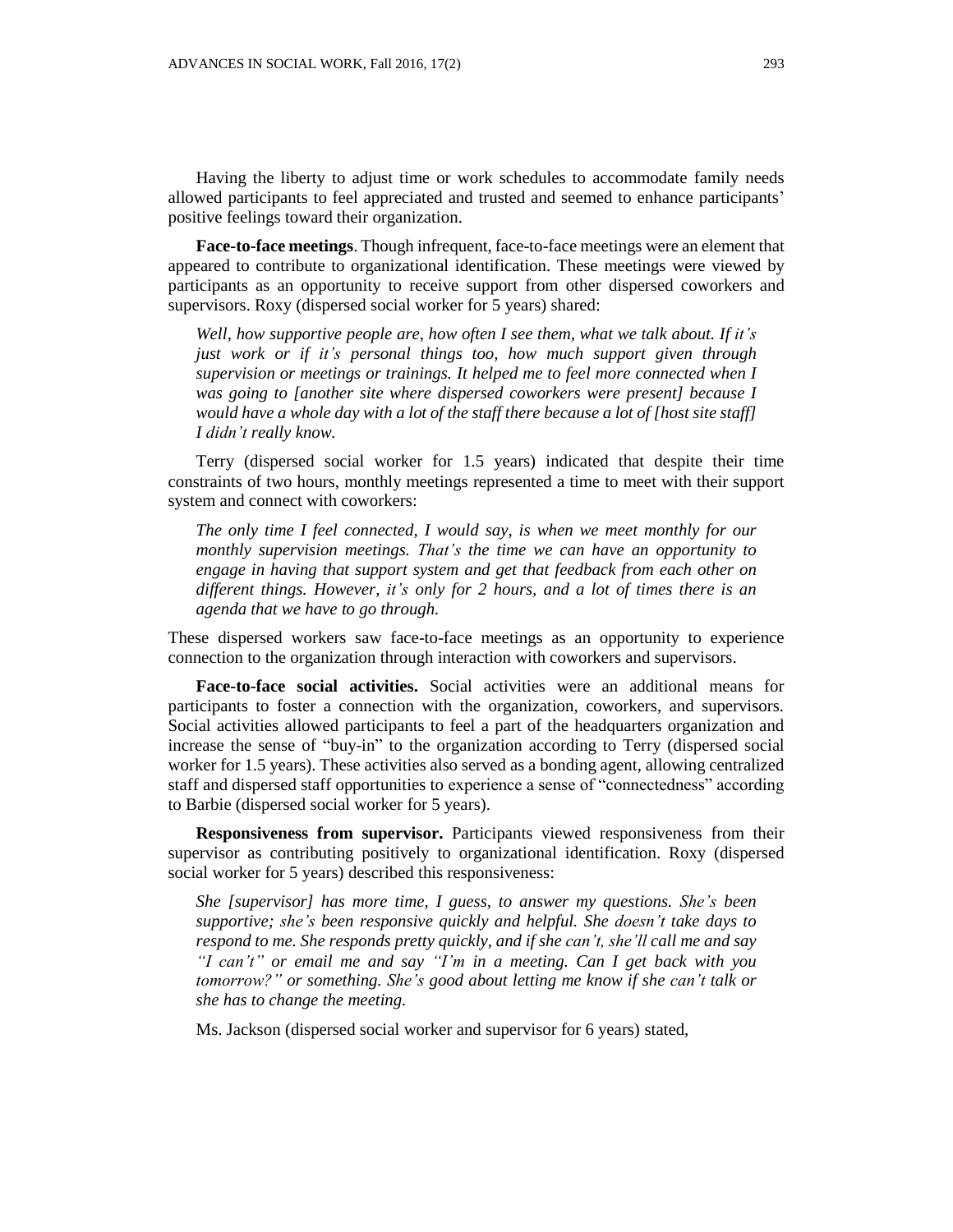*I have communicated with her [supervisor] at all hours and received communication back at almost all hours. I mean short of 2 or 3 in the morning, I've communicated late because I've been able to, maybe about something for the next day, and I've got response from her as late as 11 at night or as early as 5 in the morning. That's when she gets up to read emails and responds right away. ..I don't have to worry if I'm trying to get through*.

The supervisor's responsiveness, availability, support, and openness to talk were aspects that were seen as positive by participants and seemed to enhance workers' sense of organizational identification.

#### **Theme 2: Diminished Organizational Identification**

A second theme that emerged from the data analysis was diminished organizational identification. Unfavorable aspects identified by participants that hindered organizational identification included limited supervision, lack of peer consultation, isolation, and working off-site.

**Limited supervision.** Limited supervision was seen by participants as a negative element related to organizational identification. Limited supervision was connected with feeling isolated and unsupportive, as expressed by Peebles (dispersed social worker for 2.5 years):

*No fault on my supervisor, but just because of her schedule and her job role, she wasn't there, and a lot of times we had to do like phone supervision and things like that. And sometimes that was a little bit more challenging because I felt like, just because in my own personal style I like that face-to-face interaction, so sometimes that made it a little bit more—I guess sometimes I felt really like, man, I'm like isolated. I felt like sometimes I was on a boat kinda out to sea. . .It was a little bit challenging in some situations that I had over at [off-site location] where I felt like having a backup or someone with me would've been supportive and helpful.*

Limited availability, non-responsiveness by phone, and selective responses via email were also experienced by participants and deemed unsupportive, impersonal, and isolating, which appeared to compromise organizational identification. As Terry (dispersed social worker for 1.5 years) stated:

*But far as with [supervisor], sometimes it can be impersonal when you are looking for feedback, support, and supervision because it's mostly through email. I have attempted to call but no answer, so I'll email, and you'll get a quick response on one end but you may not get the information you were seeking. Or, my experience has been I'll ask a couple questions in that email, and I would get one or two questions answered in the reply back. It's kind of frustrating because you're feeling lost. So it's like: What do I do now? So I will email again asking the questions that weren't answered, email coworkers for feedback, or bring it up in monthly supervision. And when we have our monthly meetings, it's not the here-and-now kinda thing where if we were onsite you can go next door and pop in and ask a question to your supervisor. You have to wait for a response.*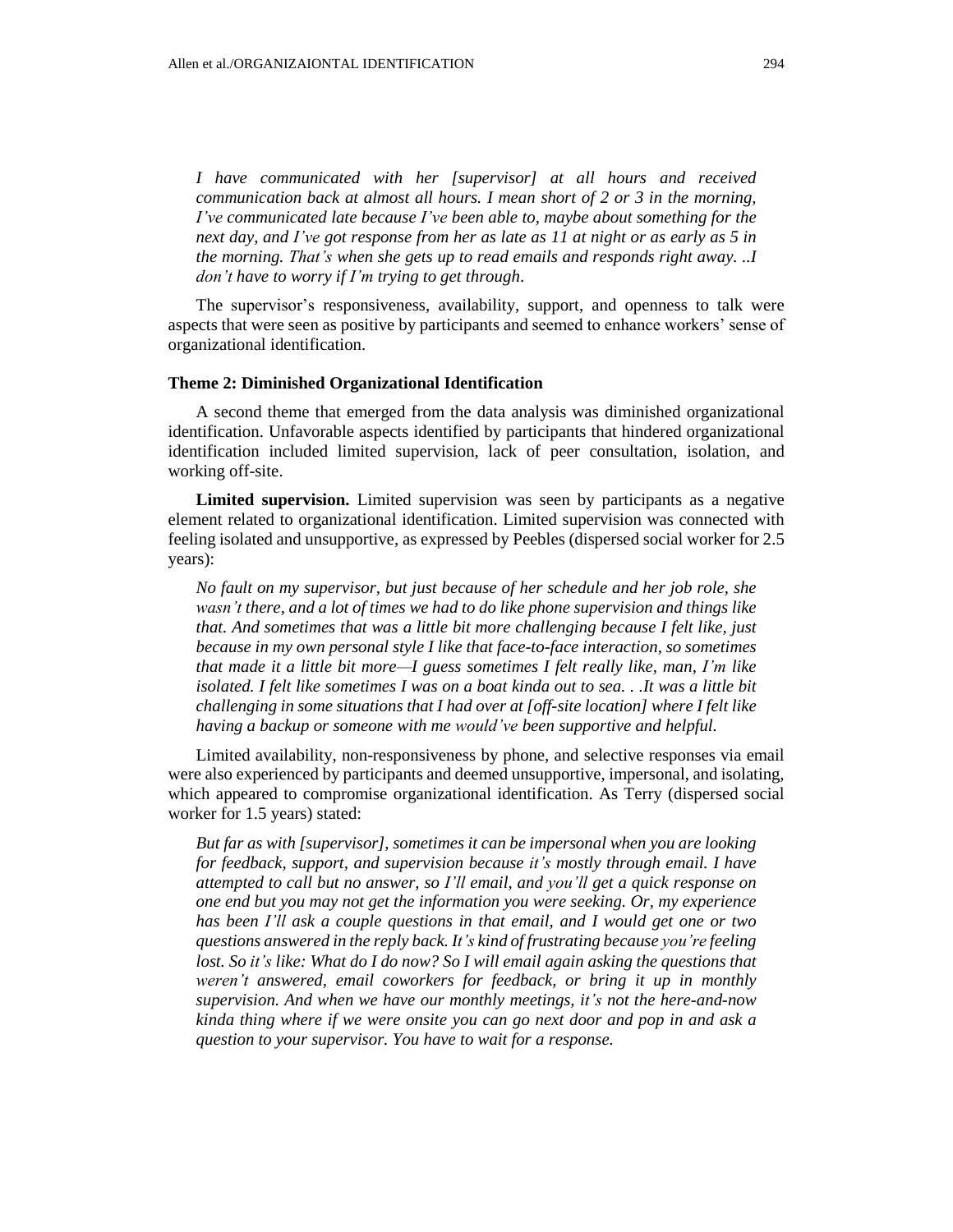**Lack of peer consultation***.* The lack of peer consultation was another element that seemed to diminish organizational identification among participants. The inability to access professional peers from agency headquarters prevented participants from discussing aspects of a case (due to professional ethics) for the purpose of getting insight, support, socialization, or feedback. As Birch (dispersed social worker of 4.5 years) explained:

*I like to have somebody else's opinion. . .I trust my own judgment, but I always like to have the consult. That's a drawback, and like the camaraderie, just even like if I'm off site I eat my lunch in my room, I don't really talk to anybody. You know, I'll say hi in the halls, but I don't like sit and have a conversation with anybody during the day.*

Tracy (dispersed social worker for 3.5 years) stated:

*You don't have the, I guess, like the girlfriend, your work girlfriend or your lunch buddy. Sometimes I try. I've made colleagues and I guess friends with some of the staff here, but it's still not [the headquarters office] of [agency] staff member or peer, someone here, so you have to be very careful of what you're sharing and what you're talking about and things of that nature. So say, for instance, a staff member might be frustrated about a student that's one of your clients or just a student in general, and so I'm very conscious and aware of what type of conversations we're having, what type of questions that they may be asking prior for me like: So what's wrong with him? What's this or why did he do this? Did his mom say something to you? So those types of things where even still if I was an agency member, because you're kind of cloaked with the agency title, there's more of the ability to kind of communicate and discuss clients within your agency.*

Peer consultation afforded social workers the opportunity to process, consult, or discuss cases as well as procedural or ethical situations. Peer consultation also gave social workers a sense of camaraderie and support, especially if the supervisor was unavailable. Therefore, the absence of peer consultation as experienced by these dispersed social workers was seen as a lack of support.

**Isolation.** Most participants felt that isolation was a drawback to organizational identification. Isolation made participants feel like an "outsider" without "a place in the organization." Birch (dispersed social worker of 4.5 years) expressed feelings of isolation as follows:

*I just feel like an outsider. . .The onsite staff islike the regular children, you know;li they're loved. Everyone's like a little team over there, and then we come in and we're like the outsiders. We're sorta second favorite; we kinda get the leftovers, you know. Like one time somebody brought in some food to the office and some of our staff took the food and it was like we're in the main office, like here I'm sharing my cake with you. And so some of our staff took the piece of cake and then we got in trouble because the cake was for the main office staff and it wasn't for us, you know.*

*There's no spot for us to work. There's like a conference room, and then they're like: Oh, we have a meeting here. Can you move over there? And oh, there's*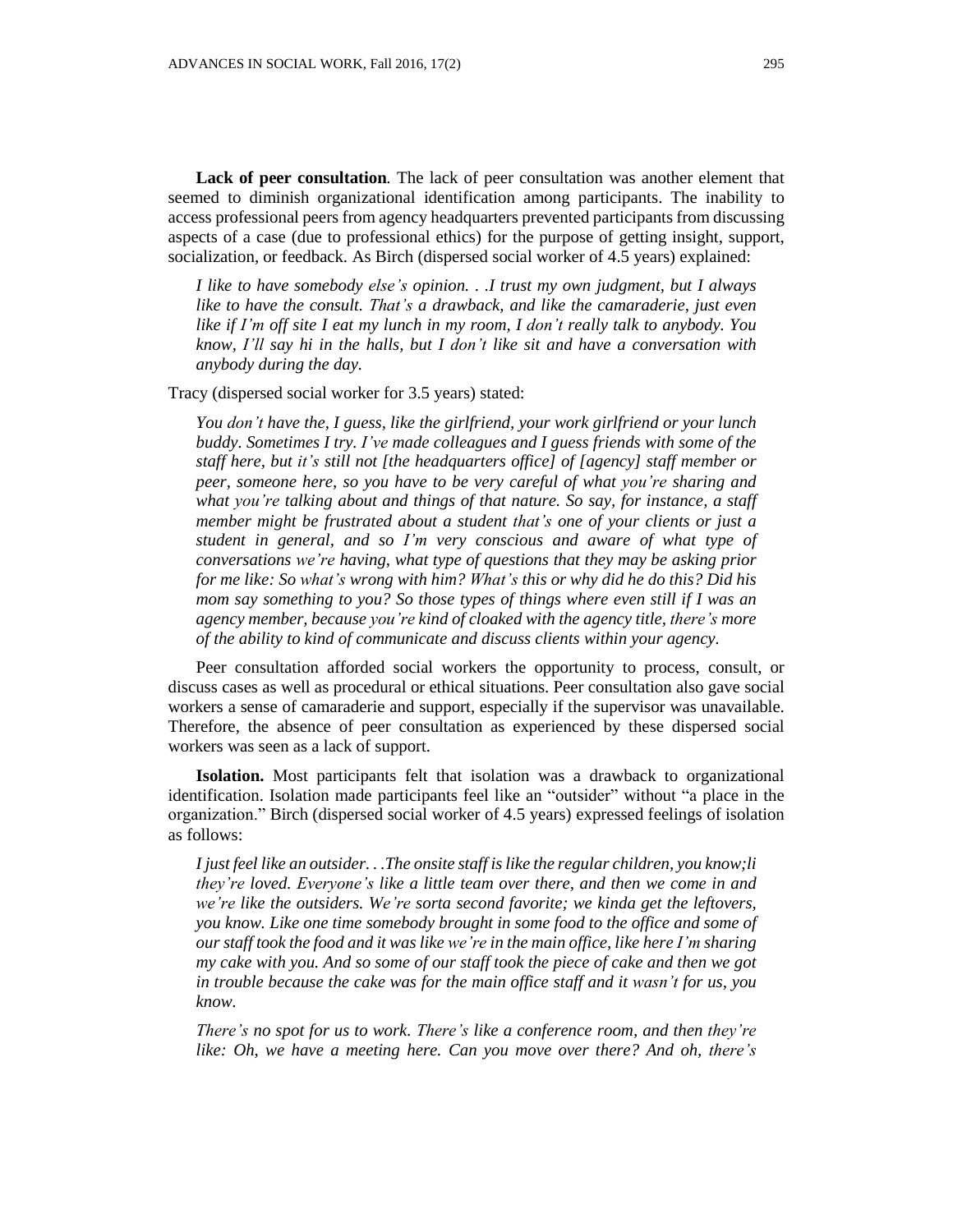*something going on there; can you move over here?—which of course there's things going on, but we just sometimes get shuffled here and there. Like there's no place where you can go at the main office to work, so it's just sort of like you feel sort of like moved around. . .It's sort of like a metaphor, you know, like you don't have a place in the organization.*

Ms. Jackson (dispersed social worker for 6 years) expressed that she felt lonely for multiple reasons, including proximity and not working with like-minded individuals:

*It can be lonely if you're not a real, if you're not gregarious. I am gregarious and even I can be kind of isolated if I don't get myself out of my door and chat and make friends with [host site] people. So it can be lonely. You can kind of feel isolated, not a part, and the drawback is you're not working with like-minded people. Like in an agency you are, like within our agency, we're all like-minded.* 

*. . . I'm not here on a full-time basis, so I'm not as integrated to the mother ship, as it were, you know. Because of proximity, all of that has changed at least a little bit for me now, but being over here just for like meetings and coming over for certain reasons as opposed to seeing folks on a daily basis.*

Not having a connection with headquarters staff and not feeling integrated were connected to the negative experience of isolation. These experiences seemed to diminish organizational identification among participants.

## **Discussion**

This study sought to understand the experiences of dispersed social workers, and in particular, how interaction via new communication technologies impacts organizational identification. The primary objective of this study was to understand the essence of the experience through a phenomenological lens (Moustakas, 1994). The participants' experiences as dispersed social workers had both positive and negative influences on their sense of organizational identification.

Interaction via new communication technologies facilitated a varied sense of organizational identification based on the affective, communicative, and cognitive elements that encompass organizational identification. When participants communicated or socialized with other dispersed workers via technology, those interactions allowed them to feel a sense of oneness or belonging to the organization, as posited by Ashforth and Mael (1989). According to Parker and Haridakis (2008), "organizational identification is visible in the relational nature of connection and mutual influence" (p. 110). Participants experienced a sense of relational connection and mutual influence through the social interaction and communication that occurred primarily through email and secondarily by phone within their respective departments.

Lack of face-to-face interactions with centralized coworkers seemed to diminish cognitive organization identification. Cognitive organizational identification has a fundamental base in social identity theory (Tajfel & Turner, 1979). This theory suggests a three-part mental process (social categorization, social identity, and social comparison) that encompasses the evaluation of others as either in-group or out-group (i.e., us or them).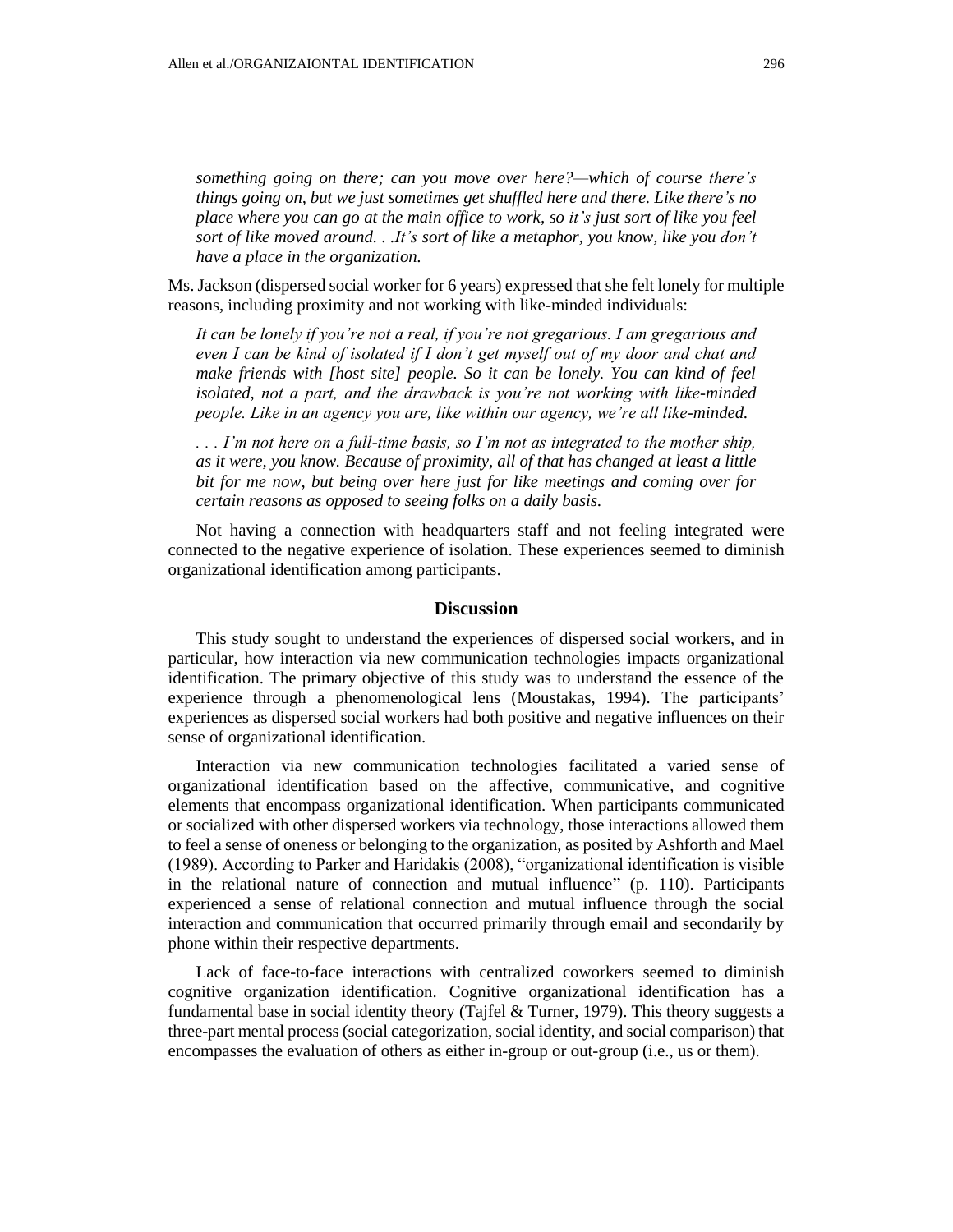Frequent socialization and communication among centralized coworkers, along with being located at the headquarters organization, created an in-group perception among participants. Participants felt that they were not fully a part of the organization. They did not necessarily experience being integrated with the organization. The lack of social

interaction with some dispersed coworkers, lack of connection and lack of social inclusion among centralized workers, limited availability, limited responsiveness from supervisors via email or phone, and lack of space to work when in the headquarters office caused participants to perceive themselves as "the step-child, unintegrated, separated, an outsider and unwelcomed"—the out-group.

According to past studies (Apker et al., 2003; Bamber & Iyer, 2002; Stinglhamber et al., 2015), supervisory support and job autonomy are positively related to organizational identification. This practice was supported by this study, as many of the dispersed social workers expressed that their autonomy and their supervisors' responsiveness and availability via email made them feel trusted and supported, contributing to participants' positive organizational identification.

While participants enjoyed the autonomy associated with dispersed work, the inability to have immediate access to supervisors and peers to process decisions or client issues and concerns created tension. This tension may be linked to challenges of dispersed work, such as social isolation, loneliness, and lack of support (Mann & Holdsworth, 2003). Additionally, decreased supervision can result in demoralization, decreased motivation, and decreased commitment (Farmer, 2011; Mann & Holdsworth, 2003; Mann et al., 2000). Another reason for tension could be the professional obligation to ensure competent, professional, and ethical practice within the field of social work (Kaiser, 2004; Munson, 2012). Even though supervision and opportunities for peer consultation occurred once a month for some participants, despite their licensure level they preferred additional contact.

## **Limitations**

This study was limited by boundary and scope. The sample of participants came from two departments within one agency. Broadening the boundary and scope to include dispersed social workers from other agencies would have enhanced understanding of the phenomenon. This study concentrated only on social workers who were working in mental health services. Most participants were women. Diversifying participants as well as the area of concentration would have also added to the understanding of the phenomenon. This study did not take into account the perspective of the centralized worker. The level of analysis was limited to the individual level, not accounting for an understanding of the phenomenon at the organizational level. This study was cross-sectional and did not account for possible various stages that dispersed workers may go through in viewing the nature of their work.

## **Implications for Research**

Participants did not choose to be dispersed workers when they were hired. Research on the voluntary vs. involuntary nature of being a dispersed worker is needed.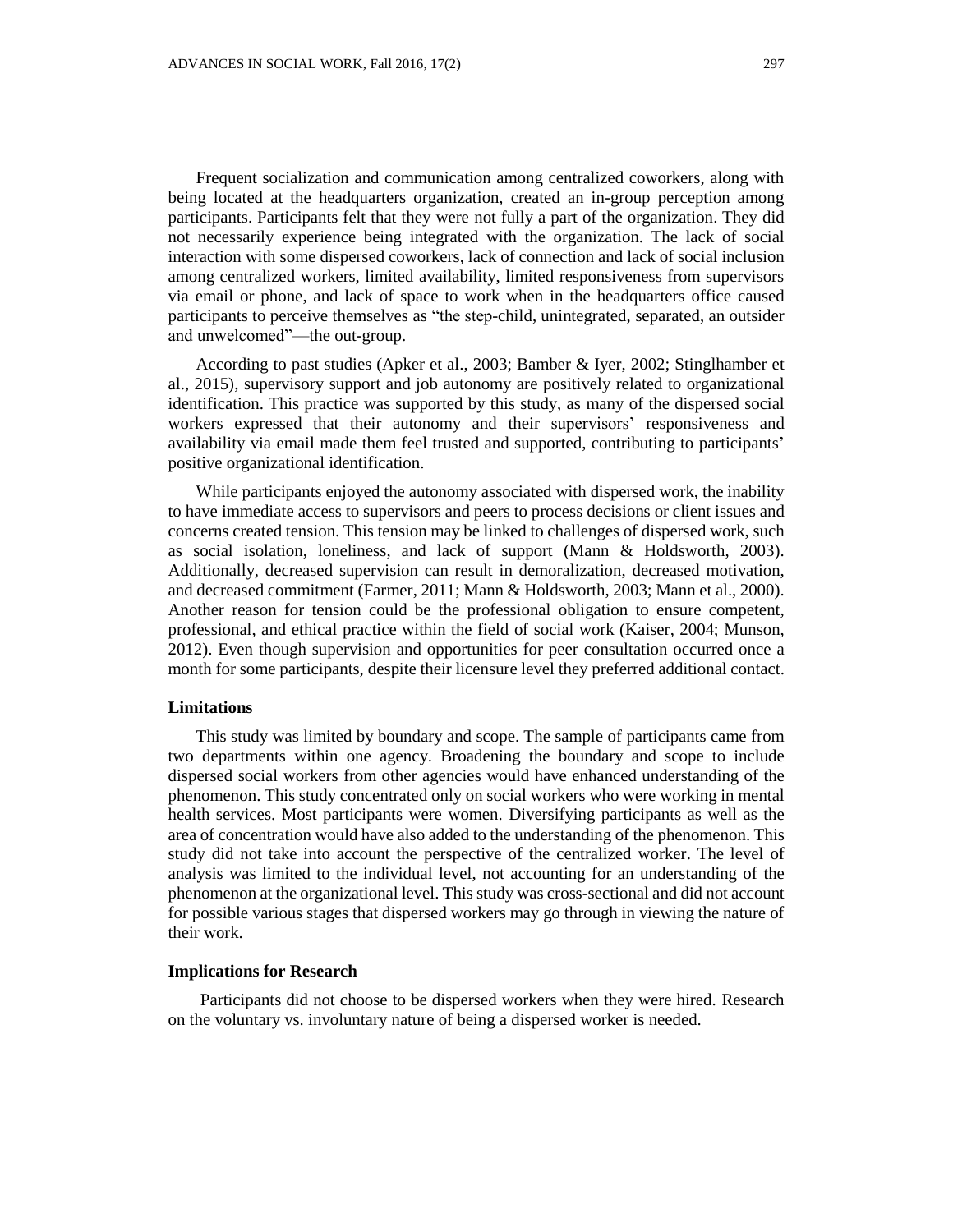At the organizational level, future research can explore the change of an organizational paradigm shift from a traditional social work setting to a dispersed social work setting. Organizational linkage theory can provide insight into organizational change on multiple levels. Essentially, the theory posits the conditions under which change of an activity at one level of an organization will ultimately affect the outcomes or activity at yet another level (Fu et al., 2015; Goodman, 2000; Wilson, 2009). Using the framework of organization linkage theory, a quantitative study could explore the relationship between changes in agency policies, organizational culture, and their impact on dispersed social workers' organizational identification.

#### **Implications for Practice and Policy**

Supervisors typically serve three functions—administrative, supportive, and educational (Caspi & Reid, 2002; Kadushin & Harkness, 2002; Schulman, 1993; Tsui, 2005)—and can impact the workplace in numerous ways. As discussed by Landsman (2008) and Smith (2005), satisfaction with supervision enhances retention of frontline workers. In addition to workforce effects, supervision can also impact the quality of practice. As indicated by study participants, factors that seemed to decrease organizational identification were the limited availability of supervisors, being dispersed, and feeling isolated, which did not allow for integration into the "mothership."

Based on this study, we suggest three ways to increase interdependence as well as foster and facilitate one or multiple aspects of organizational identification (Edwards, 2005; Parker & Haridakis, 2008; Pratt, 1998; Tompkins & Cheney, 1985) for the dispersed social worker. First, organizational identification, or lack thereof, can impact productivity and quality of services. If human service organizations are going to adopt the practice of dispersed work, they need to be aware of not only the advantages but also the drawbacks of dispersed work, with the creation of policies and procedures that support the dispersed worker. Second, these organizations must also be able to communicate to potential employees how the organization is establishing norms to offset the negative impact of dispersed work. Finally, state social work boards should create new policies around supervision that consider the impact of new communication technology.

As human service organizations and social work delivery evolve to encompass dispersed work, concentrated efforts are needed to decrease the challenges of dispersed work and preserve the benefits of organizational identification. A work environment that supports job autonomy, consistent face-to-face meetings and activities, opportunities for peer consultation, and supervisory responsiveness is essential for dispersed workers. Understanding the critical role of the supervisory relationship and creating policies and procedures that speak to the importance of supervisor accessibility, making a supervisory presence known to host organizations, will aid in promoting organizational identification for the dispersed worker.

## **References**

Allen, R., Lambert, E., Pasupileti, S., Cluse, T., & Ventura, L. (2004). The impact of job characteristics on social and human service workers. *Social Work and Society, 2*(2), 173-188.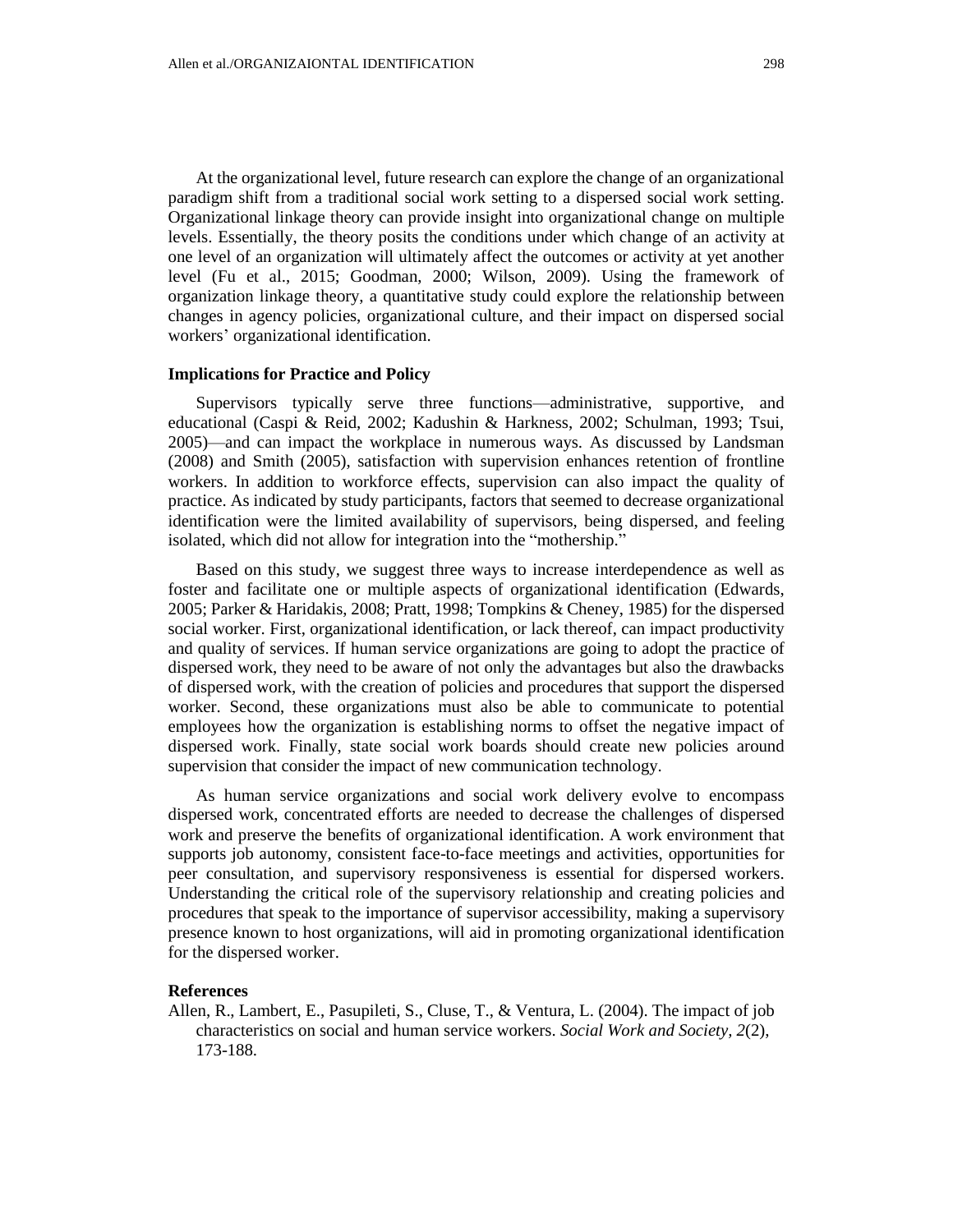- Allen, S. A., & Vakalahi, H. F. O. (2013). My team members are everywhere! A critical analysis of the emerging literature on dispersed teams. *Administration in Social Work, 37*(5), 486-493. doi[:http://dx.doi.org/10.1080/03643107.2013.828002](http://dx.doi.org/10.1080/03643107.2013.828002)
- Apker, J., Ford, W. S. Z., & Fox, D. H. (2003). Predicting nurses' organizational and professional identification: The effect of nursing roles, professional autonomy, and supportive communication. *Nursing Economics, 21*(5), 226-232.
- Ashforth, B., Harrison, S., & Corley, K. (2008). Identification in organizations: An examination of four fundamental questions. *Journal of Management, 34*(3), 325-374. doi[:http://dx.doi.org/10.1177/0149206308316059](http://dx.doi.org/10.1177/0149206308316059)
- Ashforth, B. E., & Mael, F. (1989). Social identity theory and the organization. *Academy of Management Review, 14*, 20-39.
- Avanzi, L., van Dick, R., Fraccaroli, F., & Sarchielli, G. (2012). The downside of organizational identification: Relations between identification, workaholism and well-being. *Work and Stress, 26*(3), 289-307. doi[:http://dx.doi.org/10.1080/02678373.2012.712291](http://dx.doi.org/10.1080/02678373.2012.712291)
- Bailey, D. E., & Kurland, N. B. (2002). A review of telework research: Finding new directions and lessons for the study of modern work. *Journal of Organizational Behavior, 23*(4), 383-400. doi[:http://dx.doi.org/10.1002/job.144](http://dx.doi.org/10.1002/job.144)
- Bamber, E. M., & Iyer, V. M. (2002). Big 5 auditors' professional and organizational identification: Consistency or conflict? *Auditing, 21*(2), 21-38. doi[:http://dx.doi.org/10.2308/aud.2002.21.2.21](http://dx.doi.org/10.2308/aud.2002.21.2.21)
- Barker, J. (1993). Tightening the iron cage: Concertive control in self-managing teams. *Administrative Science Quarterly, 38*(3), 408-437. doi[:http://dx.doi.org/10.2307/2393374](http://dx.doi.org/10.2307/2393374)
- Barker, J. R., & Tompkins, P. K. (1994). Identification in the self-managing organization. *Human Communication Research, 21*, 223-240. doi[:http://dx.doi.org/10.1111/j.1468-](http://dx.doi.org/10.1111/j.1468-2958.1994.tb00346.x) [2958.1994.tb00346.x](http://dx.doi.org/10.1111/j.1468-2958.1994.tb00346.x)
- Baruch, Y. (2001). Employability—substitute to loyalty? *Human Resource Development International, 4*(4), 543-566. doi[:http://dx.doi.org/10.1080/13678860010024518](http://dx.doi.org/10.1080/13678860010024518)

Boell, S. K., Campbell, J., Cecez-Kecmanovic, D., & Cheng, J. E. (2013). The transformative nature of telework: A review of the literature. *Americas Conference on Information Systems.* Retrieved from http://skb.unifind.de/publications/2013 AMCIS-Boell et al-Advantages Challenges and Contradictions of the Transformative Nature of Tel [ework.pdf](http://skb.unifind.de/publications/2013_AMCIS-Boell_et_al-Advantages_Challenges_and_Contradictions_of_the_Transformative_Nature_of_Telework.pdf)

Caspi, J., & Reid, W. J. (2002). *Educational supervision in social work: A task centered model for field instruction and staff development*. New York, NY: Columbia University Press.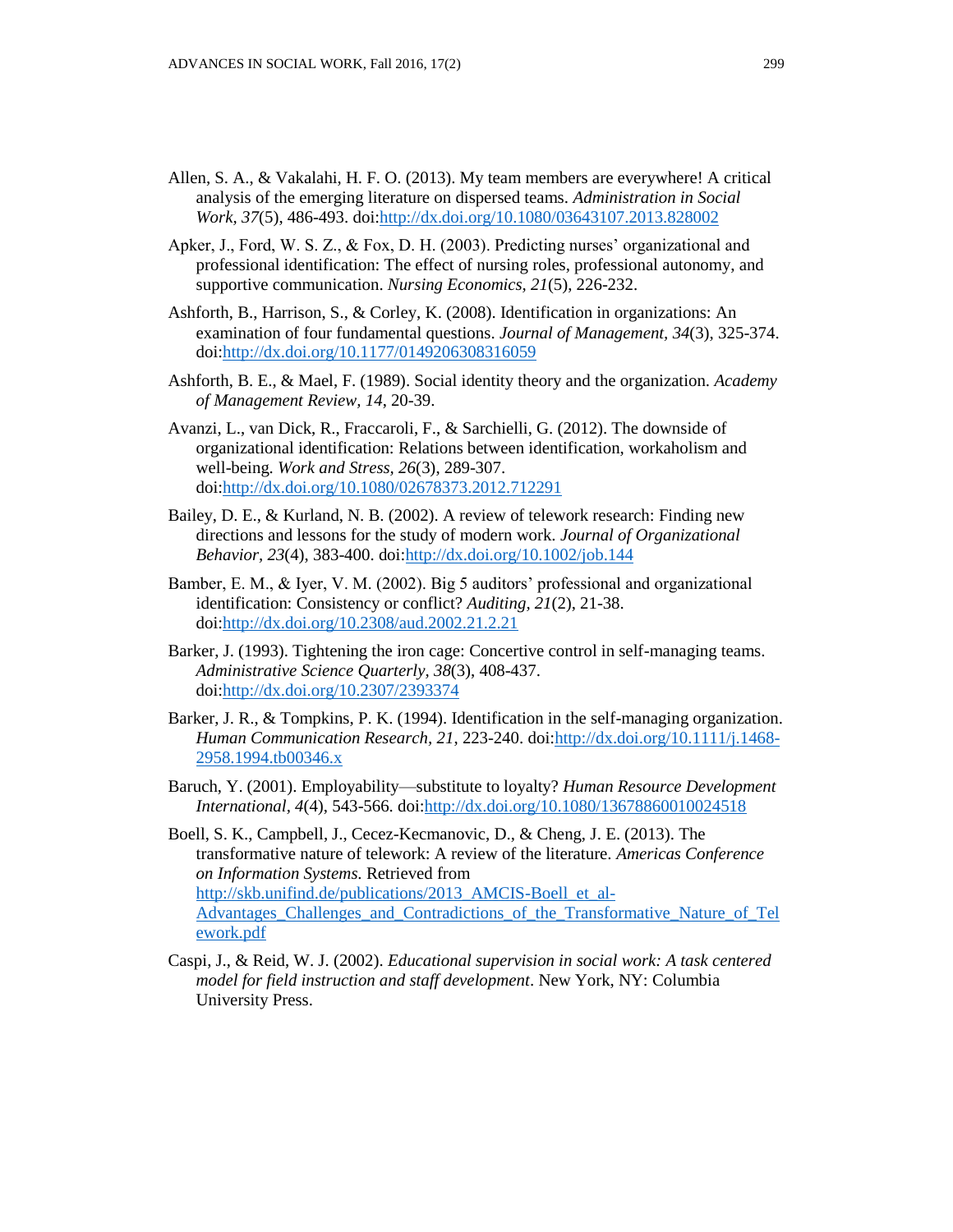- Cheney, G. (1983). On the various and changing meanings of organizational membership: A field study of organizational identification. *Communication Monographs, 50*(4), 342-362. doi[:http://dx.doi.org/10.1080/03637758309390174](http://dx.doi.org/10.1080/03637758309390174)
- Creswell, J. W. (2007). *Qualitative inquiry and research design: Choosing among five approaches* (2nd ed.). Los Angeles, CA: Sage.
- Dukerich, J. M., Golden, B. R., & Shortell, S. M. (2002). Beauty in the eye of the beholder: The impact of organizational identification, identity, and image on the cooperative behaviors of physicians. *Administrative Science Quarterly, 47*(3), 507- 533. doi[:http://dx.doi.org/10.2307/3094849](http://dx.doi.org/10.2307/3094849)
- Dukerich, J., Kramer, R., & McLean Parks, J. (1998). The dark side of organizational identification. In D. A. Whetten & P. C. Godfrey (Eds.), *Identity in organizations: Building theory through conversations* (pp. 245-256). Thousand Oaks, CA: Sage.
- Dutton, J., Dukerich, J., & Harquail, C. (1994). Organizational images and member identification. *Administrative Science Quarterly, 39*(2), 239-263. doi[:http://dx.doi.org/10.2307/2393235](http://dx.doi.org/10.2307/2393235)
- Edwards, M. (2005). Organizational identification: A conceptual and operational review. *International Journal of Management Reviews, 7*(4), 207-230. doi[:http://dx.doi.org/10.1111/j.1468-2370.2005.00114.x](http://dx.doi.org/10.1111/j.1468-2370.2005.00114.x)
- Farmer, D. (2011). Increasing job satisfaction among social workers. *International Journal of Humanities and Social Science, 1*(18), 1-7. Retrieved from [www.iihssnet.com](http://www.iihssnet.com/)
- Fu, N., Flood, P. C., Bosak, J., Rousseau, D. M., Morris, T., & O'Regan, P. (2015). High‐ Performance work systems in professional service firms: Examining the practices‐ resources‐uses‐performance linkage. *Human Resource Management*. doi[:http://dx.doi.org/10.1002/hrm.21767](http://dx.doi.org/10.1002/hrm.21767)
- Gajendran, R. S., & Harrison, D. A. (2007, November). The good, the bad, and the unknown about telecommuting: Meta-analysis of psychological mediators and individual consequences. *Journal of Applied Psychology, 92*(6), 1524-1541. <http://dx.doi.org/10.1037/0021-9010.92.6.1524>
- Galvin, B. M., Lange, D., & Ashforth, B. E. (2015). Narcissistic organizational identification: Seeing oneself as central to the organization's identity. *Academy ofo Management Review, 40*(2), 163-181. doi[:http://dx.doi.org/10.5465/amr.2013.0103](http://dx.doi.org/10.5465/amr.2013.0103)
- Golden, T. D., Veiga, J. F., & Dino, R. N. (2008, November). The impact of professional isolation on teleworker job performance and turnover intentions: Does time spent teleworking, interacting face-to-face, or having access to communication-enhancing technology matter? *Journal of Applied Psychology, 93*(6), 1412-1421. doi[:http://dx.doi.org/10.1037/a0012722 PMID:19025257](http://dx.doi.org/10.1037/a0012722%20PMID:19025257)
- Goodman, P. S. (2000). *Missing organizational linkages: Tools for cross-level research.* Thousand Oaks, CA: Sage.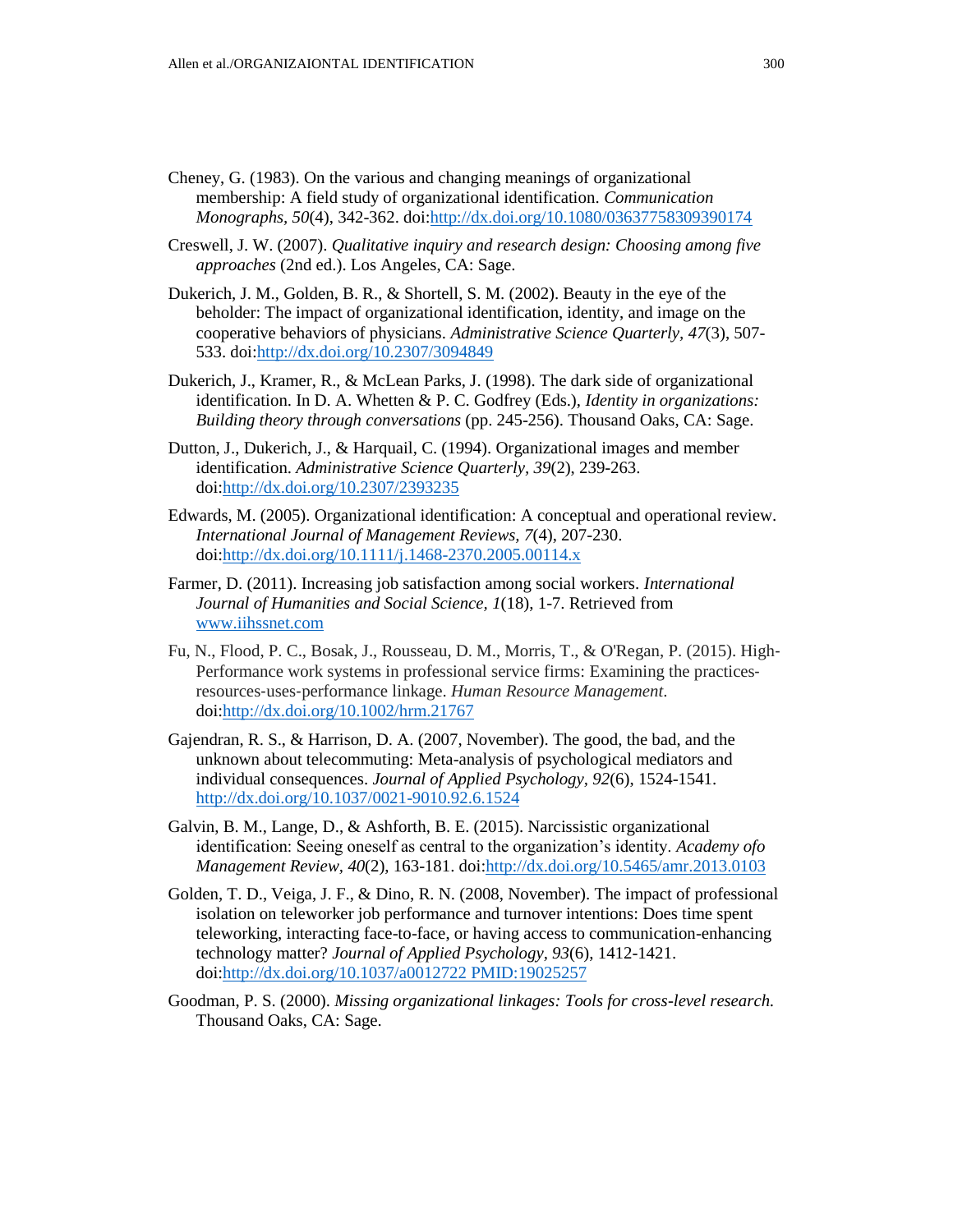- Haddon, L., & Brynin, M. (2005). The character of telework and the characteristics of teleworkers. *New Technology, Work and Employment, 20*(1), 34-46. doi[:http://dx.doi.org/10.1111/j.1468-005X.2005.00142.x](http://dx.doi.org/10.1111/j.1468-005X.2005.00142.x)
- Henquinet, J. A. (2001). Telecommuter selection: A systems perspective. In N. J. Johnson (Ed.), *Telecommuting and virtual offices: Issues and opportunities* (pp. 118- 129). Hershey, PA: Idea Group Publishing. doi[:http://dx.doi.org/10.4018/978-1-](http://dx.doi.org/10.4018/978-1-878289-79-7.ch007) [878289-79-7.ch007](http://dx.doi.org/10.4018/978-1-878289-79-7.ch007)
- Hilbrecht, M., Shaw, S. M., Johnson, L. C., & Andrey, J. (2008). 'I'm home for the kids': Contradictory implications for work-life balance of teleworking mothers. *Gender, Work and Organization, 15*(5), 454-476. doi[:http://dx.doi.org/10.1111/j.1468-](http://dx.doi.org/10.1111/j.1468-0432.2008.00413.x) [0432.2008.00413.x](http://dx.doi.org/10.1111/j.1468-0432.2008.00413.x)
- Hislop, D., & Axtell, C. (2007). The neglect of spatial mobility in contemporary studies of work: The case of telework. *New Technology, Work and Employment, 22*(1), 34- 51. doi[:http://dx.doi.org/10.1111/j.1468-005X.2007.00182.x](http://dx.doi.org/10.1111/j.1468-005X.2007.00182.x)
- Kadushin, A., & Harkness, D. (2002). *Supervision in social work* (4th ed.). New York, NY: Columbia University Press.
- Kaiser, T. L. (2004). Supervisory relationships. In M. J. Austin & K. M. Hopkins (Eds.), *Supervision as collaboration in the human services: Building a learning culture* (pp. 21-35). Thousand Oaks, CA: Sage. doi[:http://dx.doi.org/10.4135/9781483328829.n3](http://dx.doi.org/10.4135/9781483328829.n3)
- Kurland, N. B., & Egan, T. D. (1999). Telecommuting: Justice and control in the virtual organization. *Organization Science, 10*(4), 500-513. doi[:http://dx.doi.org/10.1287/orsc.10.4.500](http://dx.doi.org/10.1287/orsc.10.4.500)
- Landsman, M. J. (2008). Pathways to organizational commitment. *Administration in Social Work, 32*(2), 105-132. doi[:http://dx.doi.org/10.1300/J147v32n02\\_07](http://dx.doi.org/10.1300/J147v32n02_07)
- Lincoln, Y. S., & Guba, E. G. (1985). *Naturalistic inquiry*. Beverly Hills, CA: Sage.
- Lister, K. (2016). *Latest telecommuting statistics.* Retrieved from <http://globalworkplaceanalytics.com/telecommuting-statistics>
- Mael, F. A., & Ashforth, B. E. (1992). Alumni and their alma mater: A partial test of the reformulated model of organizational identification. *Journal of Organizational Behavior, 13*(2), 103-123. doi[:http://dx.doi.org/10.1002/job.4030130202](http://dx.doi.org/10.1002/job.4030130202)
- Mann, S., & Holdsworth, L. (2003). The psychological impact of teleworking: Stress, emotions and health. *New Technology, Work and Employment, 18*(3), 196-211. doi[:http://dx.doi.org/10.1111/1468-005X.00121](http://dx.doi.org/10.1111/1468-005X.00121)
- Mann, S., Varey, R., & Button, W. (2000). An exploration of the emotional impact of teleworking via computer-mediated communication. *Journal of Managerial Psychology, 15*(7), 668-690. doi[:http://dx.doi.org/10.1108/02683940010378054](http://dx.doi.org/10.1108/02683940010378054)
- Maruyama, T., Hopkinson, P. G., & James, P. W. (2009). A multivariate analysis of work-life balance outcomes from a large‐scale telework programme. *New*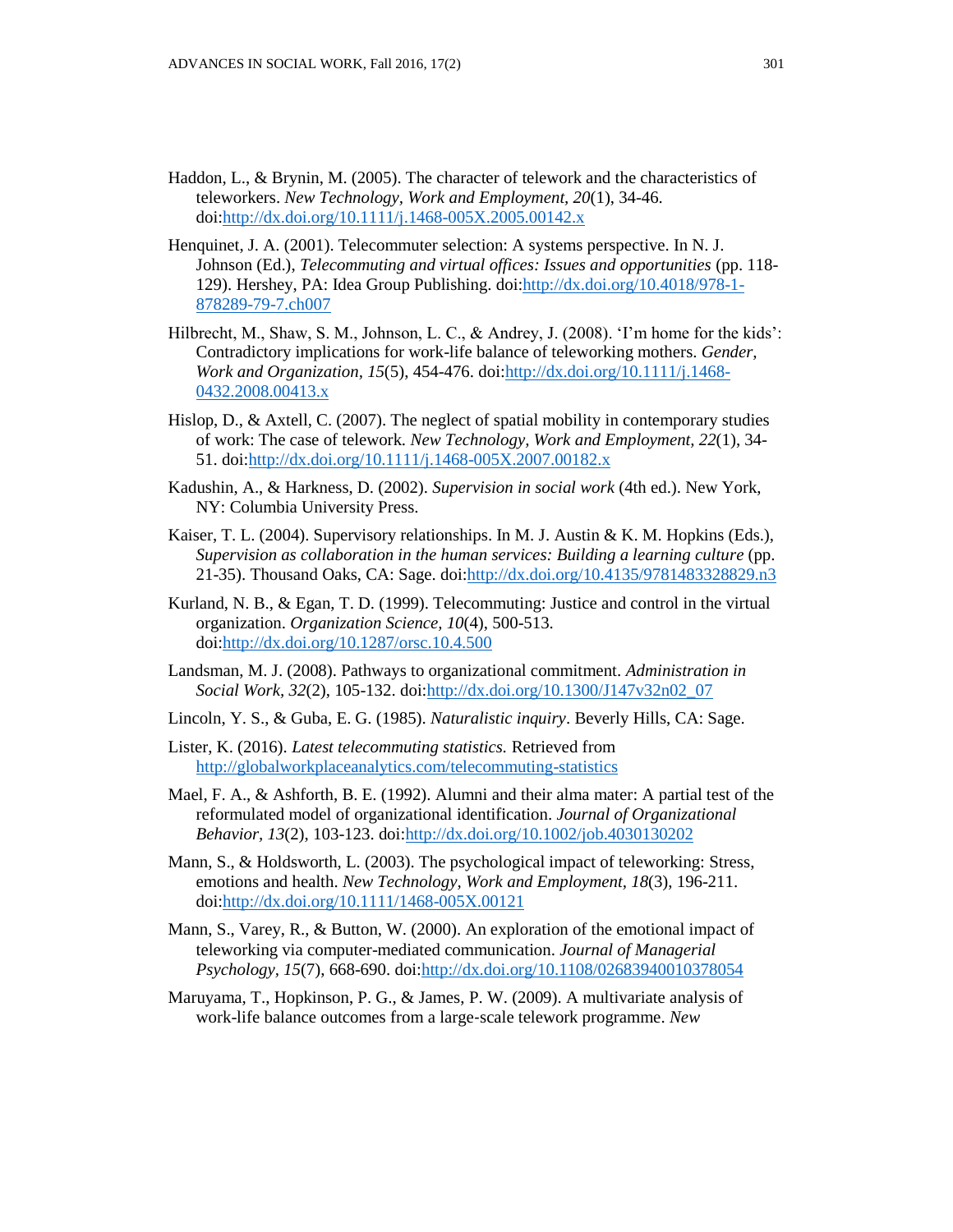*Technology, Work and Employment, 24*(1), 76-88. doi[:http://dx.doi.org/10.1111/j.1468-005X.2008.00219.x](http://dx.doi.org/10.1111/j.1468-005X.2008.00219.x)

- Montreuil, S., & Lippel, K. (2003). Telework and occupational health: A Quebec empirical study and regulatory implications. *Safety Science, 41*(4), 339-358. doi[:http://dx.doi.org/10.1016/S0925-7535\(02\)00042-5](http://dx.doi.org/10.1016/S0925-7535(02)00042-5)
- Moustakas, C. E. (1994). *Phenomenological research methods*. Thousand Oaks, CA: Sage. doi[:http://dx.doi.org/10.4135/9781412995658](http://dx.doi.org/10.4135/9781412995658)
- Munson, C. (2012). *Handbook of clinical social work supervision*. New York, NY: Routledge.
- Nilles, J. M. (1994). *Making telecommuting happen: A guide for telemanagers and telecommuters*. New York, NY: Van Norstrand Reinhold.
- O'Neill, T. A., Hambley, L. A., Greidanus, N. S., MacDonnell, R., & Kline, T. J. (2009). Predicting teleworker success: An exploration of personality, motivational, situational, and job characteristics. *New Technology, Work and Employment, 24*(2), 144-162. doi[:http://dx.doi.org/10.1111/j.1468-005X.2009.00225.x](http://dx.doi.org/10.1111/j.1468-005X.2009.00225.x)
- Parker, R., & Haridakis, P. (2008). Development of an organizational identification scale: Integrating cognitive and communicative conceptualizations. *Journal of Communication Studies, 1*(3/4), 105-126.
- Pearce, C. L., Yoo, Y., & Alavi, M. (2004). Leadership, social work and virtual teams: The relative influence of vertical vs shared leadership in the nonprofit sector. In R. E. Riggio & S. Smith-Orr (Eds.), *Improving leadership in nonprofit organizations* (pp. 160-203). San Francisco, CA: Jossey-Bass.
- Pratt, M. (1998). To be or not to be? Central questions in organizational identification. In D. A. Whetten & P. C. Godfrey (Eds.), *Identity in organizations* (pp. 171-208). Thousand Oaks, CA: Sage. doi[:http://dx.doi.org/10.4135/9781452231495.n6](http://dx.doi.org/10.4135/9781452231495.n6)
- Pratt, M. (2000). The good, the bad, and the ambivalent: Managing identification among Amway distributors. *Administrative Science Quarterly, 45*(3), 456-493. doi[:http://dx.doi.org/10.2307/2667106](http://dx.doi.org/10.2307/2667106)
- Raghuram, S., Tuertscher, P., & Garud, R. (2010). Mapping the field of virtual work: A cocitation analysis. *Information Systems Research, 21*(4), 983-999. doi[:http://dx.doi.org/10.1287/isre.1080.0227](http://dx.doi.org/10.1287/isre.1080.0227)
- Ravasi, D., & van Rekom, J. (2003). Key issues in organizational identity and identification theory. *Corporate Reputation Review, 6*(2), 118-132. doi[:http://dx.doi.org/10.1057/palgrave.crr.1540194](http://dx.doi.org/10.1057/palgrave.crr.1540194)
- Saldana, J. (2012). *The coding manual for qualitative researchers.* Thousand Oaks, CA: Sage.
- Schulman, L. (1993). *Interactional supervision*. Washington, DC: NASW Press.
- Seidman, I. (2006). *Interviewing as qualitative research*. New York, NY: Teachers College Press.